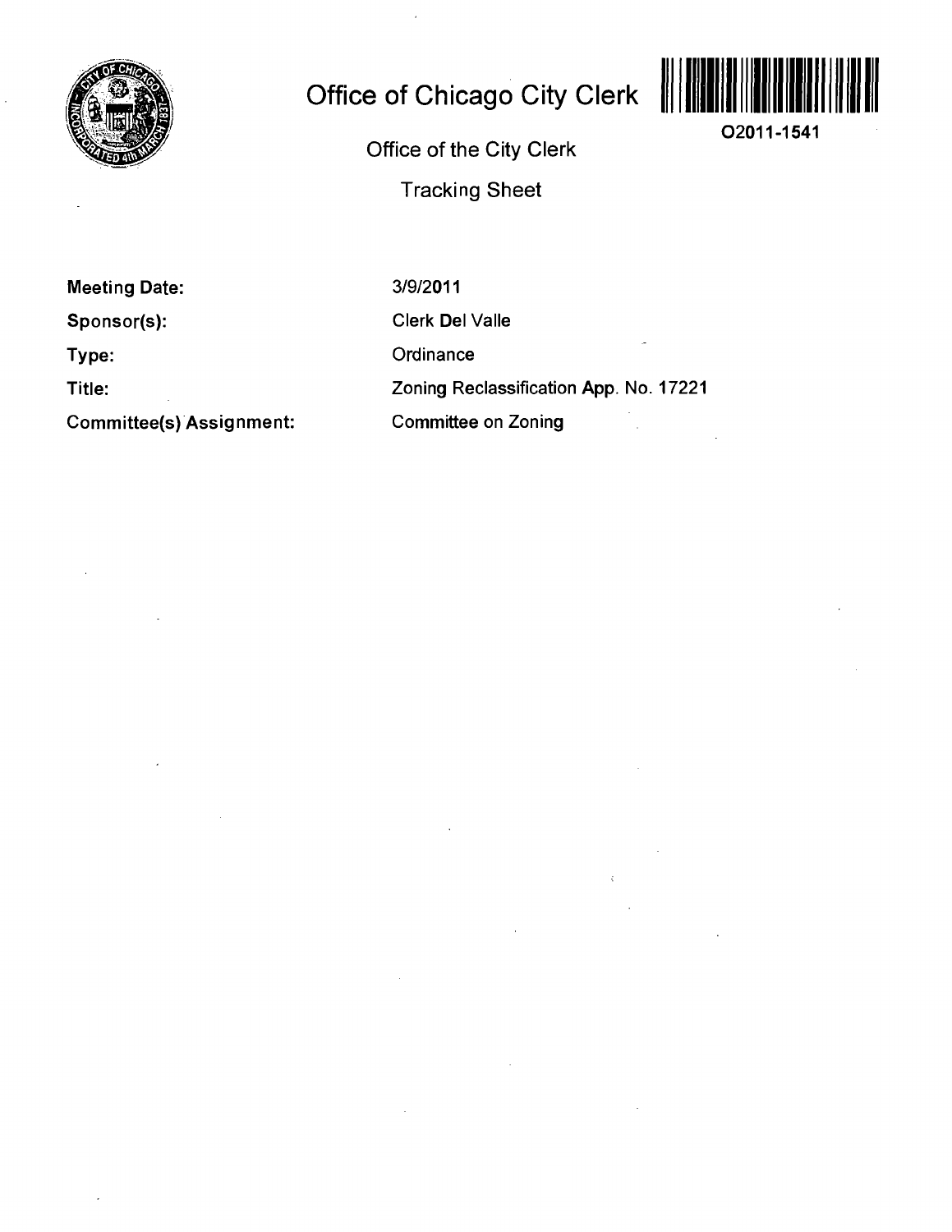$\#$ | 7231  $114.DATE$ <br>3-9-11

 $\mathcal{L}_{\mathcal{L}}$ 

#### CITY OF CHICAGO

## APPLICATION FOR AN AMENDMENT TO THE CHICAGO ZONING ORDINANCE

1. ADDRESS of the property Applicant is seeking to rezone:

2451 S Oakley/2262 W Coulter

2. Ward Number that property is located in: 25<sup>th</sup> 25<sup>th</sup>

3. APPLICANT 2451 SOakley LLC

 $\overline{1}$ 

 $ADDRESS$   $\qquad$   $\qquad$   $\qquad$  1120 W Wrightwood

CITY Chicago STATE Illinois ZIP CODE 60614

PHONE 773-687-8429 CONTACT PERSON Keith Alessi

Is the Applicant the owner of the property?  $YES_X = NO_1$  If the  $\overline{4}$ . Applicant is not the owner of the property, please provide the following information regarding the owner and attach written authorization from the owner allowing the applicant to proceed.

OWNER ADDRESS

 $CITY$   $STATE$   $ZIP$   $CODE$ 

PHONE CONTACT PERSON

5. If the Applicant/Owner of the property has obtained a lawyer as their representative for the rezoning, please provide the following information:

| ATTORNEY     | Thomas S. Moore                     |                  |
|--------------|-------------------------------------|------------------|
|              | ADDRESS 111 W Washington Suite 1100 | CITY Chicago     |
| CITY Chicago | <b>STATE</b><br>$\mathbf{L}$        | $ZIP$ CODE 60602 |
| PHONE        | 312-251-1500                        | FAX 312-251-1500 |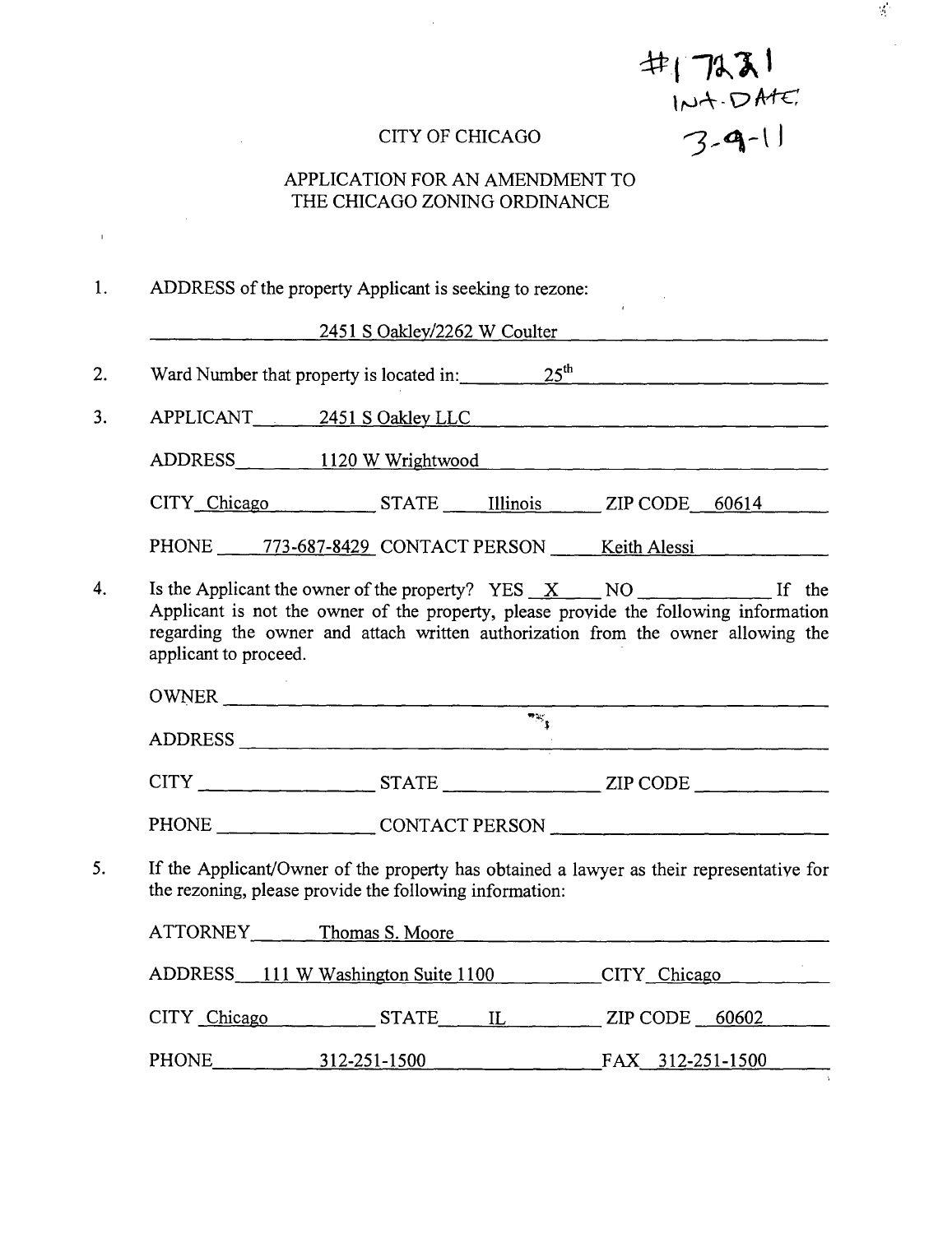|     | Keith Alessi<br>the control of the control of the control of the control of the control of the control of                                                                                                                                                                                                                                                                               |
|-----|-----------------------------------------------------------------------------------------------------------------------------------------------------------------------------------------------------------------------------------------------------------------------------------------------------------------------------------------------------------------------------------------|
|     |                                                                                                                                                                                                                                                                                                                                                                                         |
|     |                                                                                                                                                                                                                                                                                                                                                                                         |
| 7.  | On what date did the owner acquire legal title to the subject property?<br>Nov 2010                                                                                                                                                                                                                                                                                                     |
| 8.  | Has the present owner previously rezoned this property? If Yes, when?<br>No.                                                                                                                                                                                                                                                                                                            |
| 9.  | Present Zoning District RS-3 Proposed Zoning District B3-2                                                                                                                                                                                                                                                                                                                              |
| 10. | z<br>Lot size in square feet (or dimensions?) $\_\_\_$ 4,323 Sq. Ft.                                                                                                                                                                                                                                                                                                                    |
| 11. | Current Use of the property 4 unit residential building, ground floor currently vacant<br>and gutted.                                                                                                                                                                                                                                                                                   |
| 12. | Reason for rezoning the subject property: To establish a restaurant with outdoor dining<br>or other viable retail use on the renovated ground floor on Oakley Avenue which is not<br>permitted under the current residential zoning. The ground floor was originally built for<br>commercial use and had been converted to residential. Applicant now intends to retum                  |
| 13. | the ground floor to a store or restaurant.<br>Describe the proposed use of the property after the rezoning. Indicate the number of<br>dwelling units; number of parking spaces; approximate square footage of any commercial<br>space; and height of the proposed building. (BE SPECIFIC)<br>3 dwelling units (2 on the second floor and one two story attached at the rear on the east |
|     | side of the building) with an (approximate) 800 sq ft ground floor restaurant with outdoor<br>dining or other retail space, no parking.                                                                                                                                                                                                                                                 |
|     |                                                                                                                                                                                                                                                                                                                                                                                         |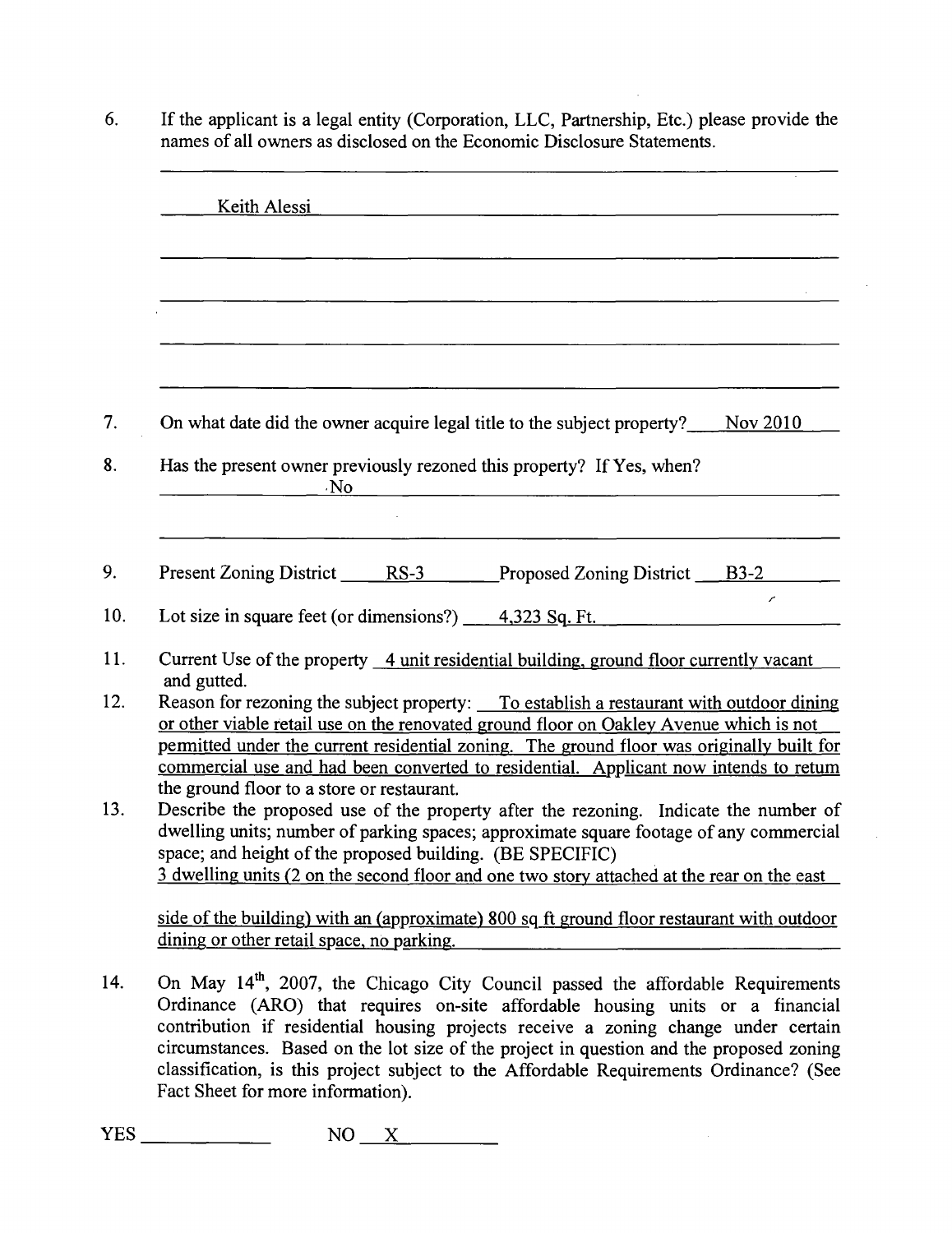#### COUNTY OF COOK STATE OF ILLINOIS

Keith E. Alessi \_\_\_\_\_\_\_, being first duly swom on oath, states that all of the above statements and the statements contained in the documents submitted herewith are tme and correct.

l.

Signature of Applicant

Subscribed and Swom to before me this 25 av of Kelman, 201.

Notary Public

mmmmmm OFFICIAL SEAL HEATHER HASENMILLER NOTARY PUBUC - STATE OF ILLINOIS MY COMMISSION EXPIRES.11/13^11  $\overline{a}$ 

**For Office Use Only** 

Date of Introduction:

File Number:

 $\hat{\boldsymbol{\beta}}$ 

Ward: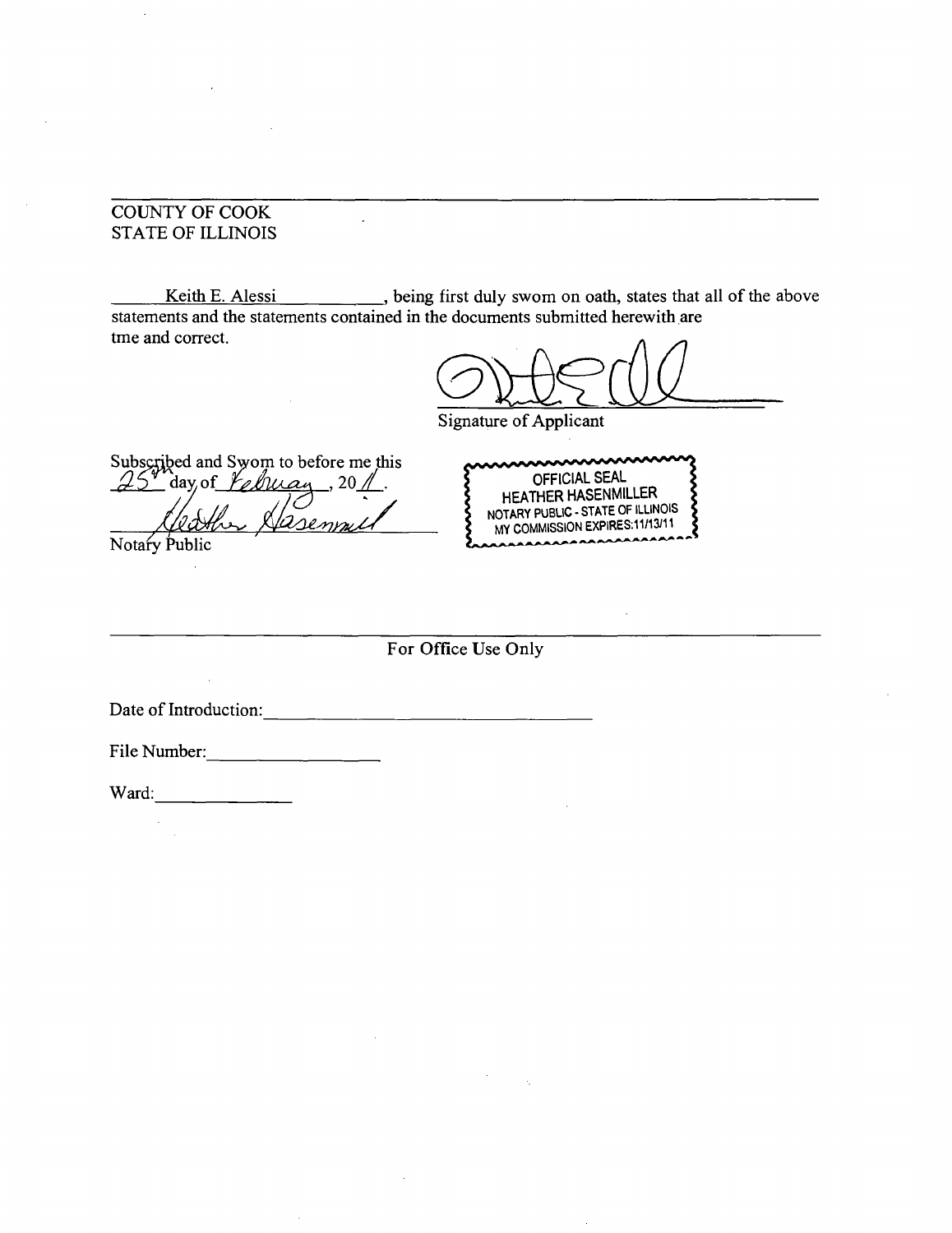#### **ORDINANCE**

#### BE IT ORDAINED BY THE CITY COUNCIL OF THE CITY OF CHICAGO:

SECTION 1. Title 17 of the Municipal Code of Chicago, the Chicago Zoning Ordinance, is hereby amended by changuig all of the RS-3 Residential Single-Unit (Detached House) District symbols and indications as shown on Map No. 6-H in area bound by

South Oakley Avenue, the alley next Northwest and parallel to West Coulter Street, a line 67.50 feet Northeast of the intersection of South Oakley Avenue and West Coulter Street and perpendicular to West Coulter Street, West Coulter Street.

to those of a B3-2 Community Shopping District.

 $\epsilon$ 

SECTION 2. This ordinance takes effect after its passage and approval.

Common Address of Property: 2451 S Oakley/2262 W Coulter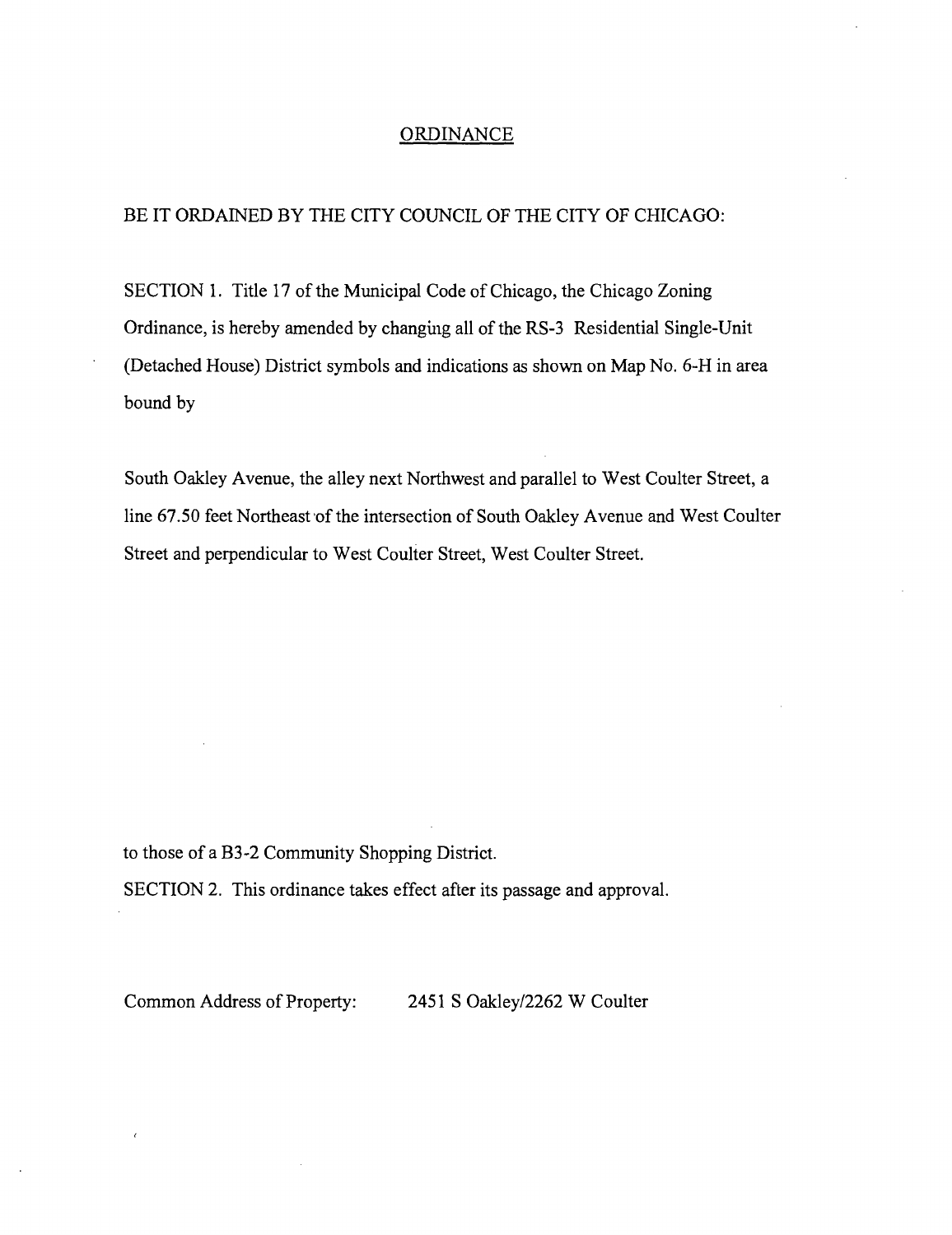"WRITTEN NOTICE" FORM OF AFFIDAVIT  $(Section 17-13-0107)$ 

Febmary 28, 2011

Honorable Daniel Solis Chairman, Committee on Zoning 121 North LaSalle Street Room 304, City Hall Chicago, Illinois 60602

The undersigned, Thomas S. Moore that the set of the set of the understanding first duly swom on oath, deposes and says the following:

The undersigned certifies that he has complied with the requirements of Sec. 17-13-0107, of the Chicago Zoning Ordinance, by sending written notice to such owners who appear to be the owners of the property within the subject area not solely owned by the applicant, and to the owners of all property within 250 feet in each direction of the lot line of the subject property, exclusive of public roads, streets, alleys and other public ways, or a total distance limited to 400 feet. Said "written notice" was sent by First Class U.S. Mail, no more than 30 days before filing the application.

The undersigned certifies that the notice contained the address of the property sought to be rezoned; a statement of the intended use of the property; the name and address of the applicant; the name and address of the owner; and a statement that the applicant intends to file the application for a change in zoning on approximately <u>Febmary 28, 2011</u>.

The undersigned certifies that the applicant has made and bona fide effort to determine the addresses of the parties to be notified under Section 17-13-0107 of the Chicago Zoning Ordinance, and that the accompanying list of names and addresses of surrounding property owners within 250 feet of the subject site is a complete list containing the names and addresses of the people required to be served.

Thomas S Moore Come

Subscribed and Swom to before me this  $\mathcal{Q} \nmid \mathcal{P}$  and  $\mathcal{P}$ 

Notary Public W:\FORMS\ZonIng Forms\Zoning Change\FormAff.11.9-3.1.wpd

OFFICIAL SEAL HEATHER HASENMILLER NOTARY PUBLIC - STATE OF ILLINOIS MY COMMISSION EXPIRES:11/13/11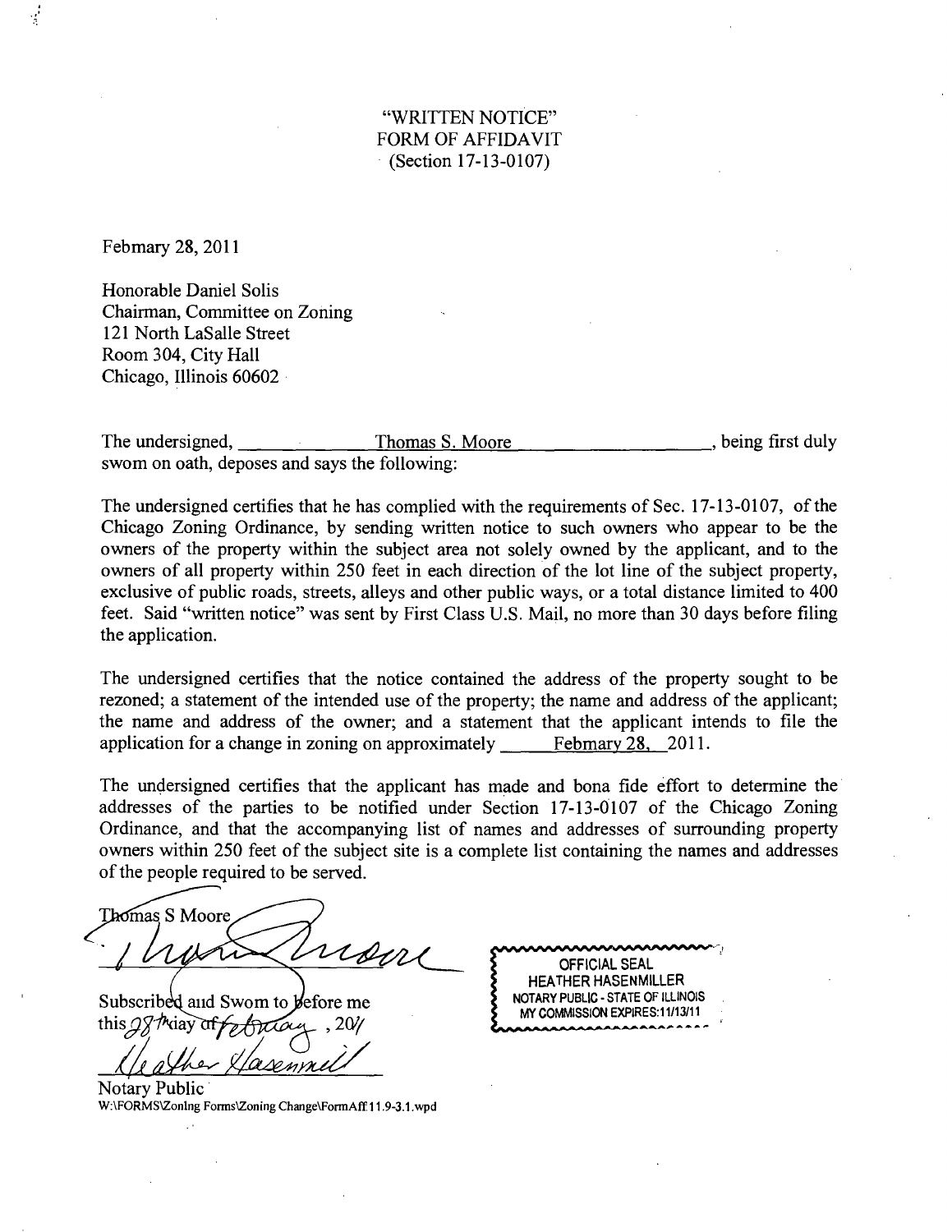## ANDERSON & MOORE, P.C.

 $\frac{1}{2}$ 

ATTORNEYS AT LAW

111 WEST WASHINGTON STREET. SUITE 1100 CHICAGO, ILLINOIS 60602

THOMAS S. MOORE<br>
TREEPHONE (312) 251-1500<br>
TREEPHONE (312) 251-1500<br>
TREEPHONE (312) 251-1500 FACSIMILE (312) 251-1509

Febmary 28, 2011

To Property Owner or Resident:

In accordance with requirements for an Amendment to the Chicago Zoning Ordinance, specifically Section 17-13-0107, please be informed that on or about Febmary 28, 2011, the undersigned will file an application for a change in zoning from RS-3 to B3-2 on behalf of for the property located at 2451 S Oakley/2262 W Coulter.

The applicant seeks to retum the ground floor of the Oakley Avenue side of this building to a business enterprise, either a retail store or a restaurant with outdoor dining. The other three residential units will remain, two on the second floor and one in the attached house to the east.

The owner of the property is 2451 S Oakley LLC whose business address is 1120 W Wrightwood; Chicago, IL 60614. You can reach Keith Alessi at 773-687-8429 if you have any questions.

I am the attomey for the applicant and can be reached at the above number if you have any questions.

Please note the applicant is not seeking to rezone or purchase your property. The applicant is required by law to send this notice because you own property within 250 feet of the property to be rezoned.

Sincerel Tuesse Vionnes Thomas S. Moore

TSM:hah W:\FORMS\Zoning Forms\Zoning ChangeNNeighborLtr.wpd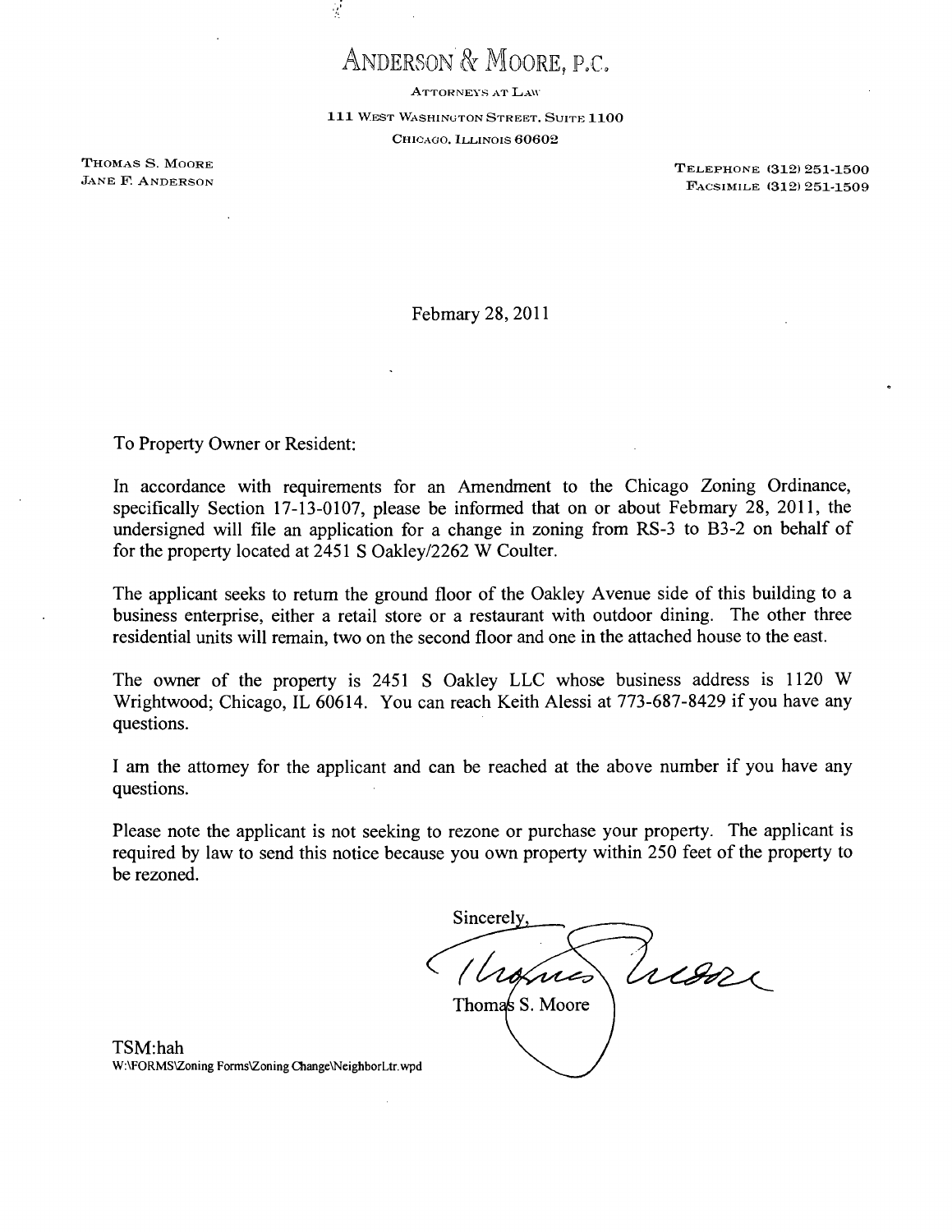**y '** 

## **CITY OF CHICAGO ECONOMIC DISCLOSURE STATEMENT AND AFFIDAVIT**

## **SECTION I -GENERAL INFORMATION**

A. Legal name of Disclosing Party submitting this EDS. Include d/b/a/if applicable:

9

2451 S Oakley LLC

**Check ONE of the following three boxes:** 

Indicate whether Disclosing Party submitting this EDS is:

1.  $[X]$  the Applicant

OR

2. [ ] a legal entity holding a direct or indirect interest in the Applicant. State the legal name of the Applicant in which Disclosing Party holds an interest:

OR

3. [ ] a specified legal entity with a right of control (see Section ILB.l.b) State the legal name of the entity in which Disclosing Party holds a right of control:

| B. Business address of Disclosing Party: |      |       |
|------------------------------------------|------|-------|
| C. Telephone: ___                        | Fax: | Email |
| D. Name of contact person: Keith Alessi  |      |       |

E. Federal Employer Identification No. (if you have one):

F. Brief description of contract, transition or other undertaking (refened to below as the "Matter") to which this EDS pertains. (Include project number and location of property, if applicable):

Zoning Change-2451 S Oakley/2262 W Coulter

G. Which City agency or department is requesting this EDS? Dept of Housing & Economic Development Bureau of Planning & Zoning

If the Matter is a contract being handled by the City's Department of Procurement Services, please complete the foliowing:

Specification  $\#$   $\qquad$   $\qquad$   $\qquad$   $\qquad$   $\qquad$   $\qquad$   $\qquad$   $\qquad$   $\qquad$   $\qquad$   $\qquad$   $\qquad$   $\qquad$   $\qquad$   $\qquad$   $\qquad$   $\qquad$   $\qquad$   $\qquad$   $\qquad$   $\qquad$   $\qquad$   $\qquad$   $\qquad$   $\qquad$   $\qquad$   $\qquad$   $\qquad$   $\qquad$   $\qquad$   $\qquad$   $\qquad$   $\qquad$   $\qquad$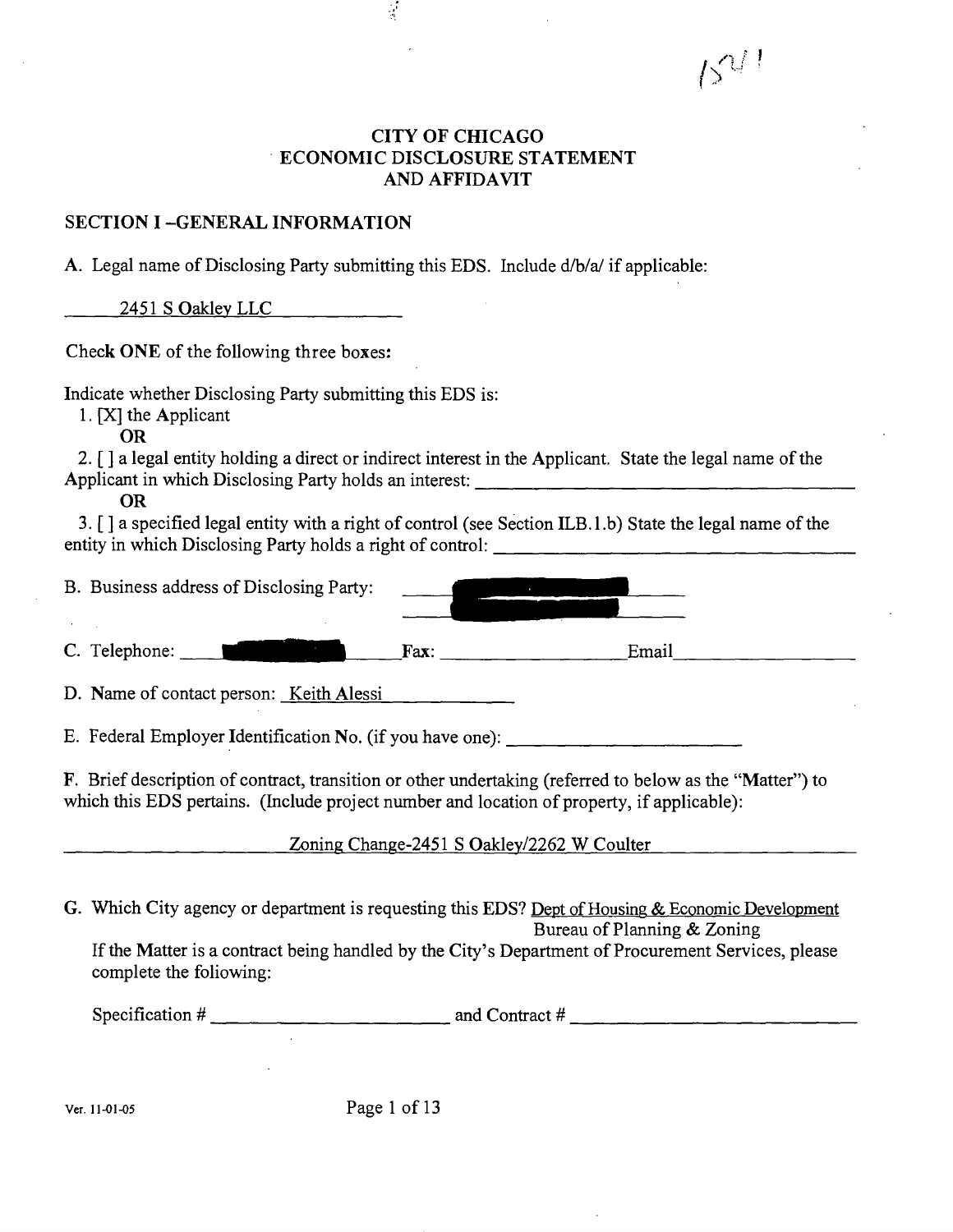## **SECTION II - DISCLOSURE OF OWNERSHIP INTERESTS**

## A. NATURE OF DISCLOSING PARTY

| 1. Indicate the nature of the Disclosing Party: |                                                          |
|-------------------------------------------------|----------------------------------------------------------|
| [ ] Person                                      | [X] Limited liability company*                           |
| [] Publicly registered business corporation     | [] Limited liability partnership*                        |
| [] Privately held business corporation          | $\lceil$ ] Joint venture*                                |
| [] Sole proprietorship                          | [] Not-for-profit corporation                            |
| [] General partnership*                         | (Is the not-for-profit corporation also a $501(c)(3)$ )? |
| [] Limited partnership*                         | $\log$<br>$\lceil \cdot \rceil$ Yes                      |
| $\lceil$ Tmst                                   | [] Other (please specify)                                |
|                                                 |                                                          |

 $\frac{1}{2}$ 

\*Note B.l.b below

2. For legal entities, the state (or foreign country) of incorporation or organization, if applicable:

Illinois

3. For legal entities not organized in the State of Illinois: Has the organization registered to do business in the State of Illinois as a foreign entity?

 $[$  | Yes  $[$  | No  $[$   $[$   $]$  N/A

B. IF THE DISCLOSING PARTY IS A LEGAL ENTITY:

1 .a. List below the full names and title of all executive officers and all directors of the entity. For not-for-profit corporations,\*also list below all members, if any, which are legal entities. If there are no such members, write "no members." For trusts, estates or other similar entities, list below the legal titleholder(s).

| Name         | Title  |
|--------------|--------|
| Keith Alessi | Member |
|              |        |

1 .b. If you checked "General partnership," "Limited partnership," "Limited liability company," "Limited liability partnership" or "Joint venture" in response to Item A. 1. above (Nature of Disclosing Party), list below the name and title of each general partner, managing member, manager or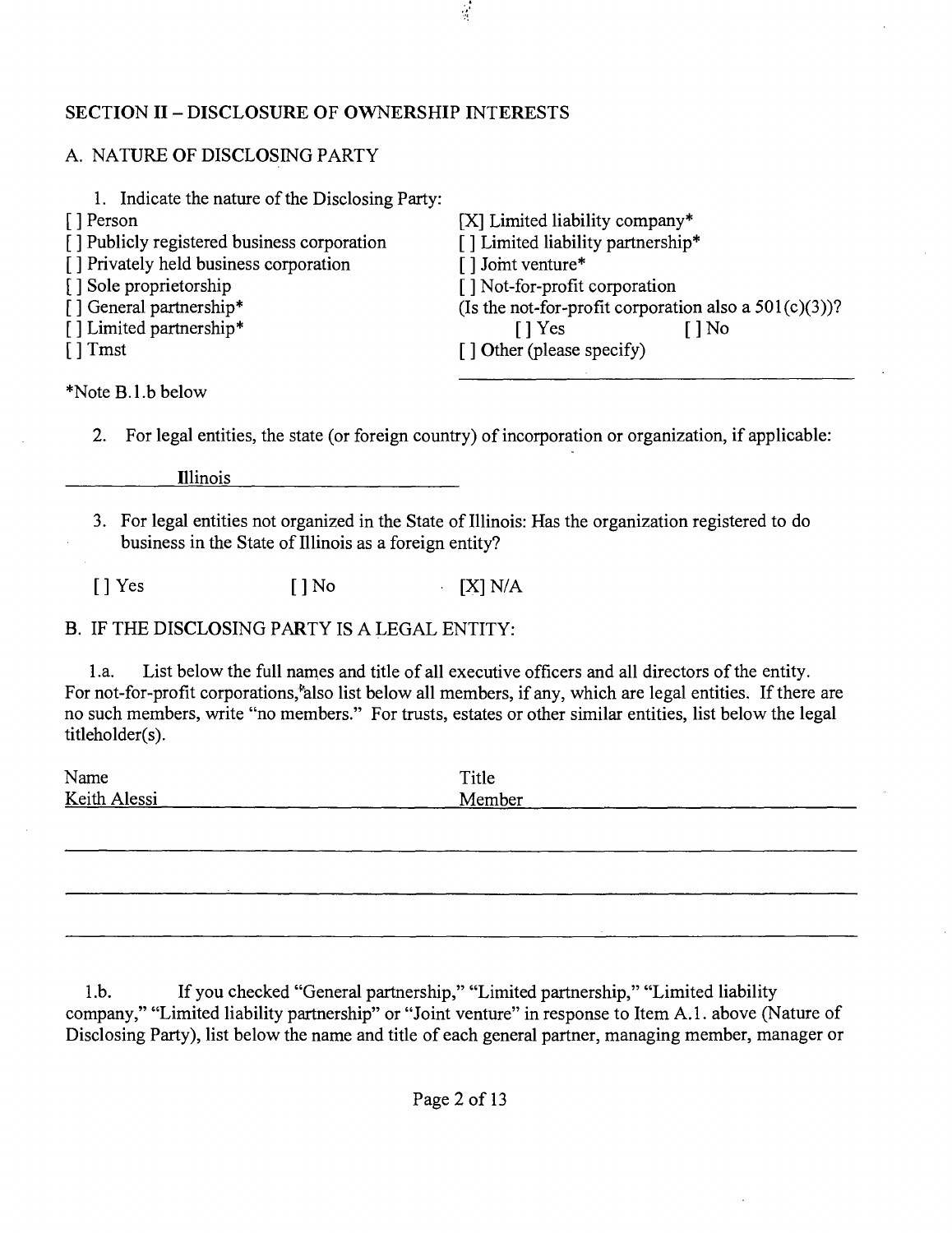any other person or entity that controls the day-to-day management of the Disclosing Party. NOTE: Each legal entity listed below must submit an EDS on its own behalf

 $\frac{1}{2}$ 

| Name<br>Keith Alessi | Title<br>Member |  |
|----------------------|-----------------|--|
|                      |                 |  |
|                      |                 |  |

2. Please provide the following information conceming each person or entity having a direct or indirect beneficial interest (including ownership) in excess of 7.5% of the Disclosing Party. Examples of such an interest include shares in a corporation, partnership interest in a partnership or joint venture, interest of a member or manager in a limited liability company, or interest of a beneficiary of a trust, estate or other similar entity. If none, state "None." NOTE: Pursuant to Section 2-154-030 of the Municipal Code of Chicago ("Municipal Code"), the City may require any such additional information from any applicant which is reasonably intended to achieve fiill disclosure.

| Name         | <b>Business Address</b>              | Percentage Interest in the |
|--------------|--------------------------------------|----------------------------|
|              |                                      | Disclosing Property        |
| Keith Alessi | 1120 W Wrightwood; Chicago, IL 60614 | 100%                       |
|              |                                      |                            |
|              |                                      |                            |

## **SECTION III - BUSINESS RELATIONSHIPS WITH CITY ELECTED OFFICIALS**

Has the Disclosing Party has a "business relationship." as defined in Chapter 2-156 of the Municipal Code, with any City elected official in the 12 months before the date this EDS is signed?

 $[ ]$  Yes  $[ X ]$  No

If yes, please identify below the name(s) of such City elected official(s) and describe such relationship(s):

## **SECTION IV - DISCLOSURE OF SUBCONTRACTORS & OTHER RETAINED PARTIES**

The Disclosing Party must disclose the name and business address of each subcontractor, attomey, lobbyist, accountant, consultant and any other person or entity whom the Disclosing party has retained or expects to retain in cormection with the Matter, as well as the nature of the relationship, and the total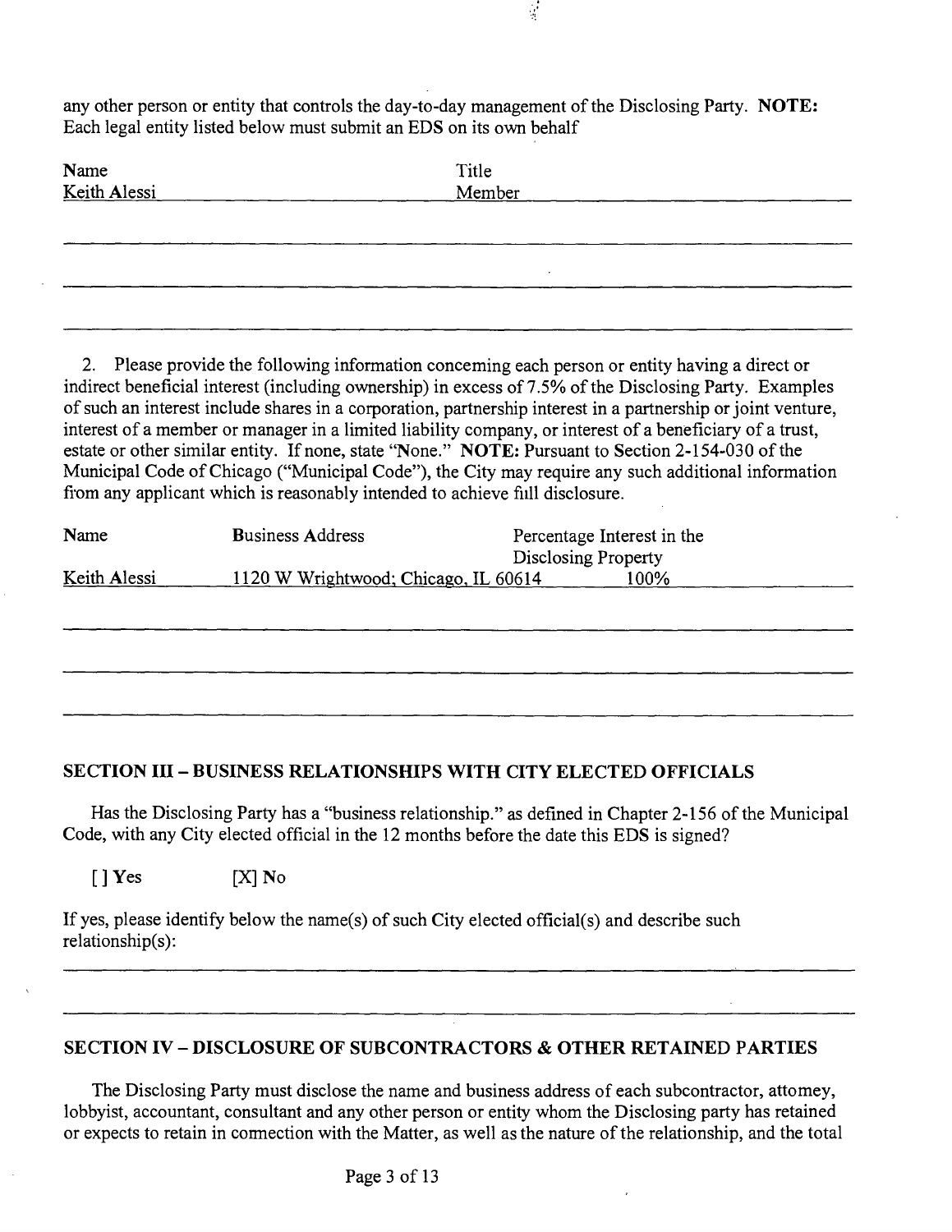amount of the fees paid or estimated to be paid. The Disclosing Party is not required to disclose employees who are paid solely through the Disclosing Party's regular payroll.

"Lobbyist" means any person or entity who undertakes to influence any legislative or administrative action on behalf of any person or entity other than: (1) a not-for-profit entity, on an unpaid basis, or (2) himself. "Lobbyist" also means any person or entity any part of whose duties as an employee of another includes undertaking to influence any legislative or administrative action.

If the Disclosing Party is uncertain whether a disclosme is required under this Section, the Disclosing Party, must either ask the City whether disclosure is required or make the disclosure.

| Name                    | <b>Business</b> | <b>Relationship to Disclosing Party</b>                               | Fees               |
|-------------------------|-----------------|-----------------------------------------------------------------------|--------------------|
| (indicate whether)      | Address         | (subcontractor, attomey,                                              | (indicate whether) |
| retained or anticipated |                 | Lobbyist, etc)                                                        | paid or estimated) |
| to be retained)         |                 |                                                                       |                    |
|                         |                 | Anderson & Moore-Attomey 111 W Washington Ste 1100; Chicago, IL 60602 | Estimated to be    |
|                         |                 |                                                                       |                    |
|                         |                 |                                                                       | \$5,000            |
|                         |                 |                                                                       |                    |

(Add sheets if necessary)

[ ] Check here if the Disclosing party has not retained, nor expects to retain, any such persons or entities.

## **SECTION V - CERTIFICATIONS**

## A. COURT-ORDERED CHILD SUPPORT COMPLIANCE

Under Municipal Code Section 2-92-415, substantial owners of business entities that contract with the City must remain in compliance with their child support obligations throughout the term of the contract.

Has any person who directly or indirectly owns 10% or more of the Disclosing Party been declared in arrearage on any child support obligations by any Illinois court of competent jurisdiction?

[ ] Yes [X] No [ ] No person owns 10% or more of the Disclosing Party.

If "Yes," has the person entered into a court-approved agreement for payment of all support owned and is the person in compliance with that agreement?

 $[$  ]  $Yes$   $[$   $]$   $No$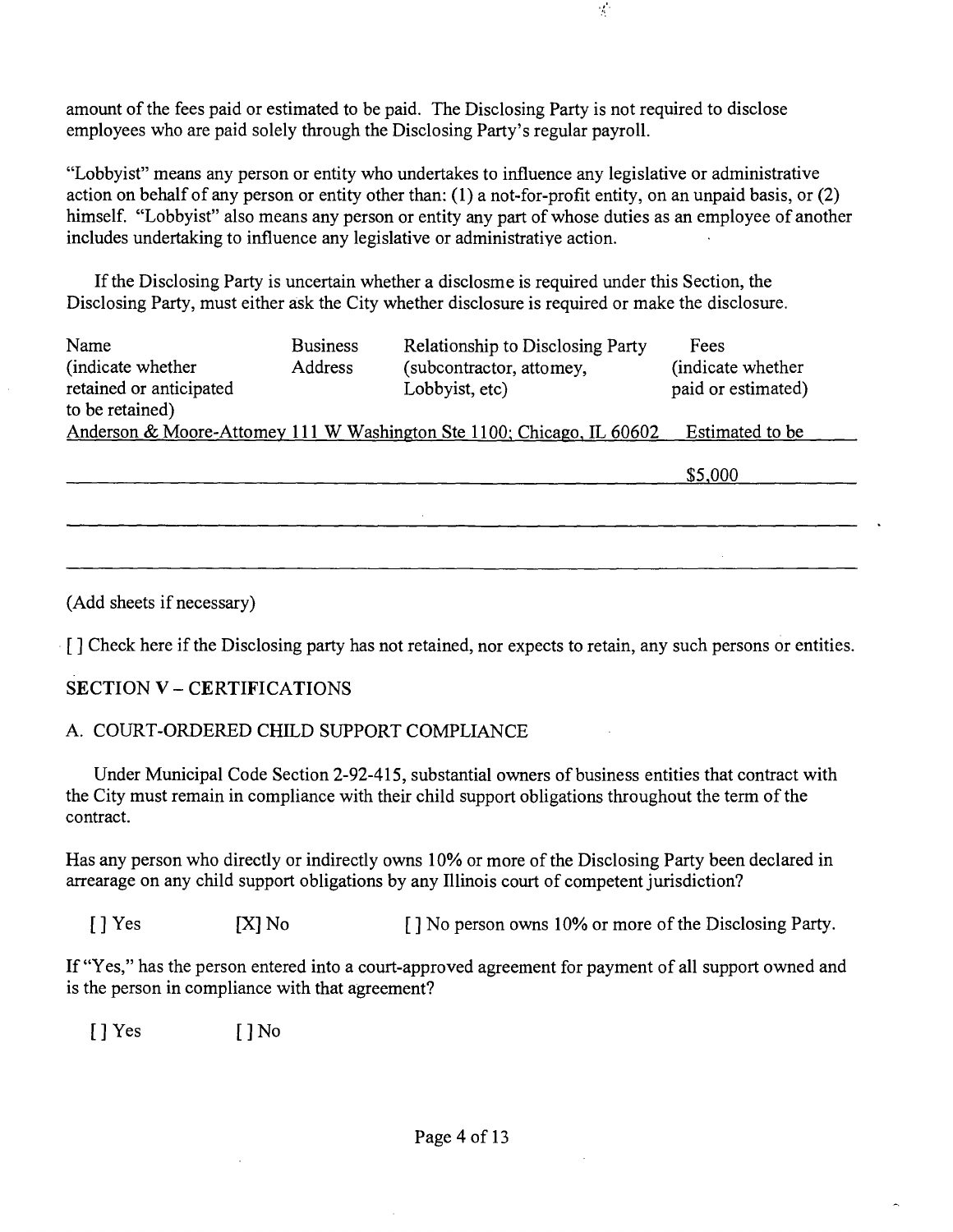## B. FURTHER CERTIFICATIONS

- 1. The Disclosing Party and, if the Disclosing Party is a legal entity, all of those persons or entities identified in Section II.B.1. of this EDS:
- a. are not presently debarred, suspended, proposed for debarment, declared ineligible or voluntarily excluded from any transactions by any federal, state or local unit of govemment;
- b. have not, within a five-year period preceding that date of this EDS, been convicted of a criminal offense, adjudged guilty, or had a civil judgment rendered against them in connection with: obtaining, attempting to obtain, or performing a public (federal, state or local) transaction or contract under a public transaction; a violation of federal or state antitmst statutes; fraud; embezzlement; theft; forgery; bribery; falsification or destmction of records; making false statements; or receiving stolen property;
- c. are not presently indicted for or otherwise criminally or civilly charges by a govemmental entity (federal, state or local) with commission of any of the offenses enumerated in clause B.l.b. of this Section V;
- d. have not, within a five-year period preceding the date of this EDS, had one or more public transaction (federal, state or local) terminated for cause or default; and
- e. have not, within a five-year period preceding the date of this EDS, been convicted, adjudged guilty, or found liable in a civil proceeding, or in any criminal or civil action, including actions conceming environmental violations, instituted by the City or by the federal govemment, any state, or any other unit of local govemment.
- 2. The certifications in subparts 2, 3 and 4 concem:
- the Disclosing Party;  $\Box$
- any "Applicable Party" (meaning any party participating in the performance of the Matter, including but not limited to any person or legal entities disclosed under Section IV, "Disclosure of Subcontractors and Other Retained Parties");
- any "Affiliated Entity" (meaning a person or entity that, directly or indirectly: controls the Disclosing Party, is controlled by the Disclosing Party, or is, with the Disclosing Party, under common control of another person or entity. Indicia of control mclude, without limitation: interlocking management or ownership; identity of interests among family members, shared facilities and equipment; common use of employees; or organization of a business entity following the ineligibility of a business entity to do business with federal or state or local govemment, including the City, using substantially the same management, ownership, or principals as the ineligible entity) with respect to Applicable Parties, the term Affiliated Entity means a person or entity that directly or indirectly controls the Applicable Party, is controlled by it, or, with the Applicable Party, is under common control of another person or entity;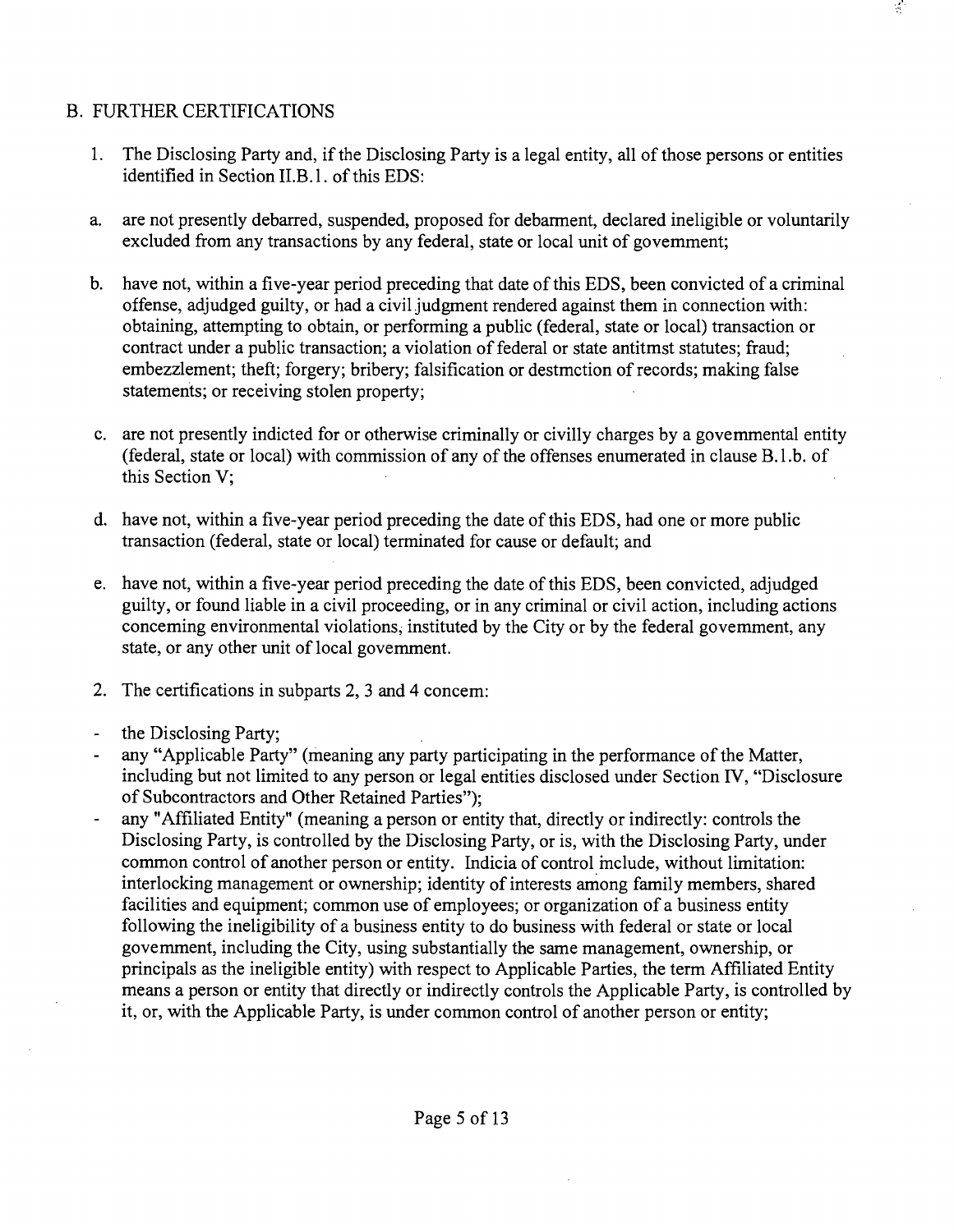any responsible official of the Disclosing Party, any Applicable Party or any Affiliated Entity or any other official, agent or employee of the Disclosing Party, any Applicable Party or any Affiliated Entity, acting pursuant to the direction or authorization of a responsible official of the Disclosing Party, any Applicable Party or any Affiliated Entity (collectively "Agents").

Neither the Disclosing Party, nor any Applicable Party, nor any Affiliated Entity of either the Disclosing Party or any Applicable Party nor any Agents have, during the five years before the date this EDS is signed, or, with respect to an Applicable Party, an Applicable Party, an Affiliated Entity, or an Affiliated Entity's contract or engagement in connection with the Matter:

- a. bribed or attempted to bribe, or been convicted or adjudged guilty of bribery or attempting to bribe, a public officer or employee of the City, the State of Illinois, or any agency of the federal govemment or of any state or local govemment in the United Stated of America, in that officer's or employee's official capacity;
- b agreed or colluded with other bidders, or prospective bidders, or been a party to any such agreement, or been convicted or adjudged guilty of agreement or collusion among bidders or prospective bidders, in restraint of freedorn of competition by agreement to bid a fixed price or otherwise; or
- c. made an admission of such conduct described in a. or b. above that is a matter of record, but have not been prosecuted for such conduct; or

 $\mathbb{Z}_2^*$ 

d. violated the provisions of Municipal Code Section 2-92-610 (Living Wage Ordinance).

3. Neither the Disclosing Party, Affiliated Entity or Applicable Party, or any of their employees, officials, agents or partners, is barred from contracting with any unit of state or local govemment as a resuh of engaging in or being convicted of (1) bid-rigging m violation of 720 ILCS 5/33E-3; (2) bidrotating in violation of 720 ILCS 5/33E-4; or (3) any similar offense of any state or of the United Stated of America that contains the same elements as the offense of bid-rigging or bid-rotating.

4. Neither the Disclosing Party nor any Affiliated Entity is listed on any of the following lists maintained by the Office of Foreign Assets Control of the U.S. Department of the Treasury or the Bureau of Industry and Security of the U.S. Department of Commerce or their successors: the Specially Designated Nationals List, the Denied Persons Lists, the Unverified List, the Entity List and the Debarred List.

5. The Disclosing Party understands and shall comply with (1) the applicable requirements of the Governmental Ethics Ordinance of the City, Title 2, Chapter 2-156 of the Municipal Code; and (2) all the applicable provisions of Chapter 2-56 of the Municipal Code (Office of the Inspector General).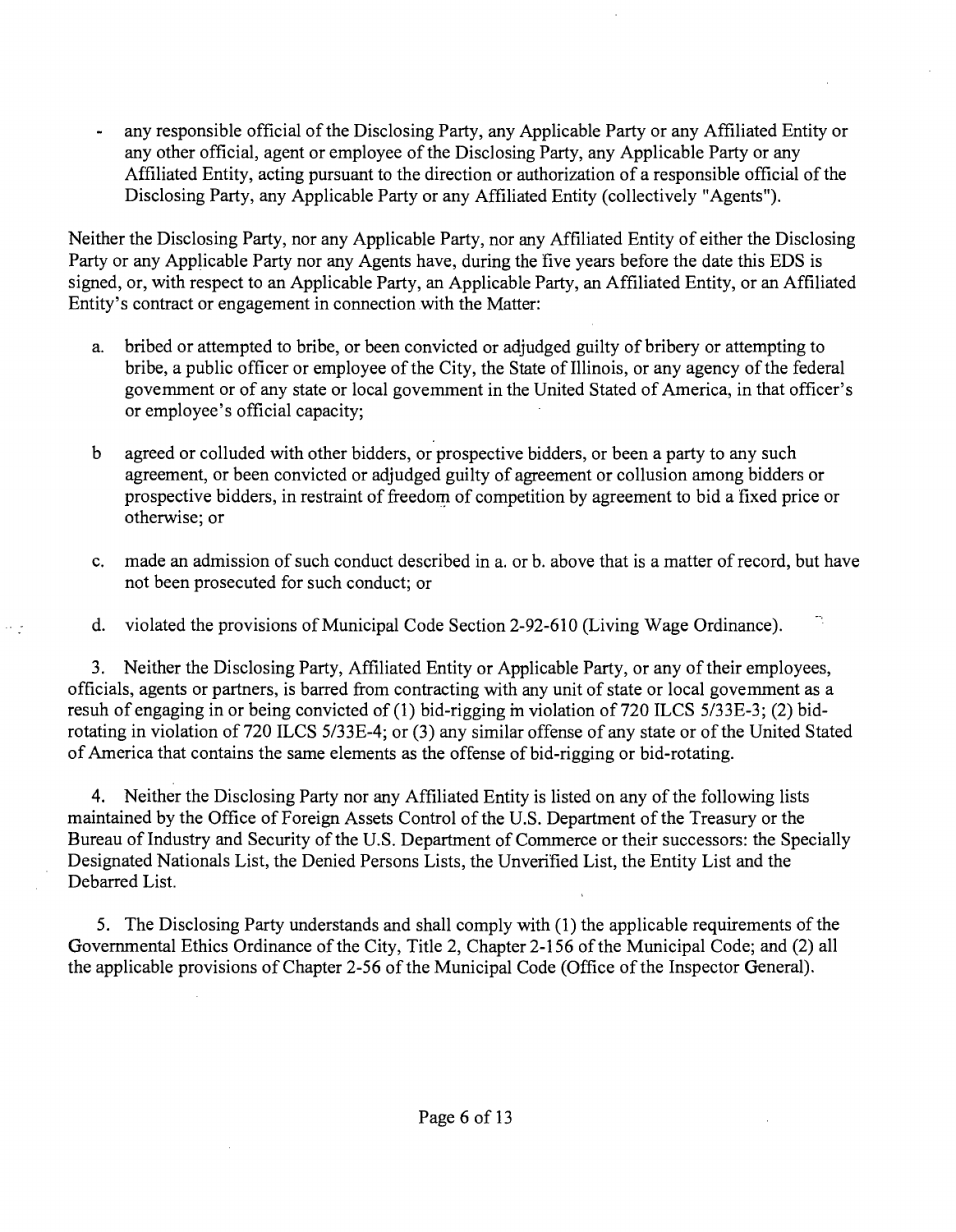6. If the Disclosing Party is unable to certify to any of the above statements in this Part B (Further Certifications), the Disclosing Party must explain below:

 $N/A$ 

If the letters "NA," the word "None," or no response appears on the lines above, it will be conclusively presumed that the Disclosing Party certified to the above statements.

## C. CERTIFICATION OF STATUS AS FINANCIAL INSTITUTION

For purposes of this Part C, under Municipal Code Section 2-32-455(b), the term "financial institution" . means a bank, savings and loan association, thrift, credit union, mortgage banker, mortgage broker, trast company, savings bank, investment bank, securities broker, municipal securities broker, securities dealer, municipal securities dealer, securities underwriter, municipal securities underwriter, investment tmst, venture capital company, bank holding company, financial services holding company, or any licensee under the Consumer Installment Loan Act, the Sales Finance Agency Act, or the Residential Mortgage Licensing Act. However, "financial institution" specifically shall not include any entity whose predominant business is the providing of tax deferred, defined contribution, pension plans to public employees in accordance with Sections 403(b) and 457 of the Intemal Revenue code. (Additional definitions may be found in Municipal Code Section 2-32-455(b).).

## 1. CERTIFICATION

The Disclosing Party certifies that the Disclosing Party (check one)

 $[ \ ]$  is  $[ \ ]$  is not

a "fmancial institution" as defined in Section 2-32-455(b) of the Municipal Code.

2. If the Disclosing Party IS a financial institution, then the Disclosing Party pledges:

"We are not and will not become a predatory lender as defmed in Chapter 2-32 of the Municipal Code. We further pledge that none of our affiliates is, and none of them will become, a predatory lender as defmed in Chapter 2-32 of the Municipal Code. We imderstand that becoming a predatory lender or becoming an affiliate of a predatory lender may result in the loss of the privilege of doing business with the City."

If the Disclosing Party is unable to make this pledge because it or any of its affiliates (as defmed in Section 2-32-455(b) of the Municipal Code) is a predatory lender within the meaning of Chapter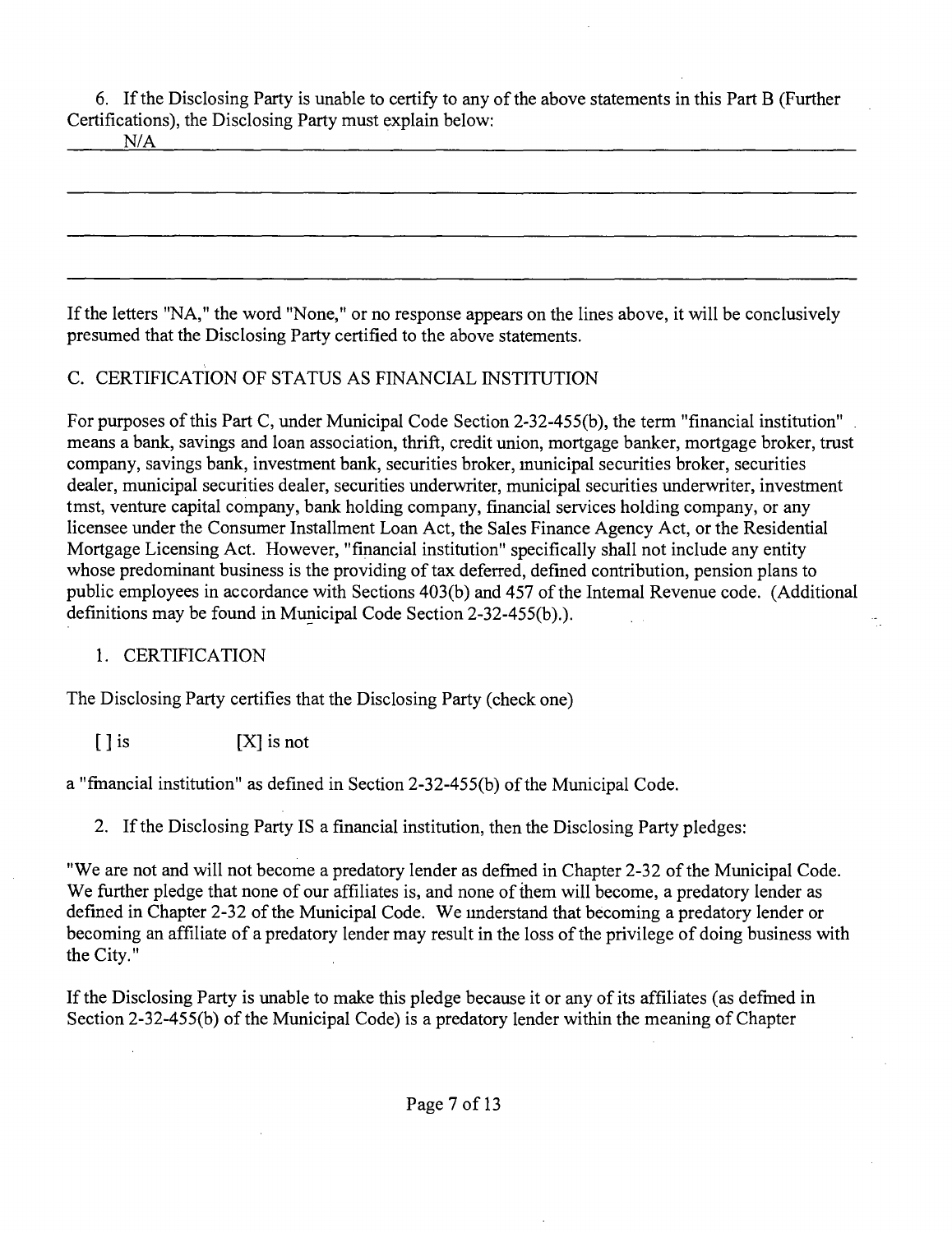2-32 of the Municipal Code, explain here (attach additional pages of necessary):

If the letters "NA," the word "None," or no response appears on the lines above, it will be conclusively presumed that the Disclosing Party certified to the above statements.

D. CERTIFICATION REGARDING INTEREST IN CITY BUSINESS

Any words or terms that are defmed in Chapter 2-156 of the Municipal Code have the same meanings when used in this Part D.

1. In accordance with Section 2-156-110 of the Municipal Code: Does any official or employee of the City have a fmancial interest in his or her own name or in the name of any other person or entity in the Matter?

[] Yes [] No

NOTE: If you checked "Yes" to Item D.L, proceed to Items D.2. and D.3. If you checked "No" to Item D.1., proceed to Part E.

2. Unless sold pursuant to a process of competitive bidding, or otherwise permitted, no City elected official or employee shall have a financial interest in his or her own name or in the name of any other person or entity in the purchase of any property that (i) belongs to the City, or (ii) is sold for taxes or assessments, or (iii) is sold by virtue of legal process at the suit of the City (collectively, "City Property Sale"). Compensation for property taken pursuant to the City's eminent domain power does not constitute a financial interest within the meaning of this Part D.

Does the Matter involve a City Property Sale:

[] Yes [] No

3. If you checked "Yes" to Item D.l., provide the names and business addresses of the City officials or employees having such interest and identify the nature of such interest:

| Name | <b>Business Address</b> | Nature of Interest |
|------|-------------------------|--------------------|
|      |                         |                    |
|      |                         |                    |
|      |                         |                    |

4. The Disclosing Party fiirther certifies that no prohibited financial interest in the Matter will be acquired by any City official or employee.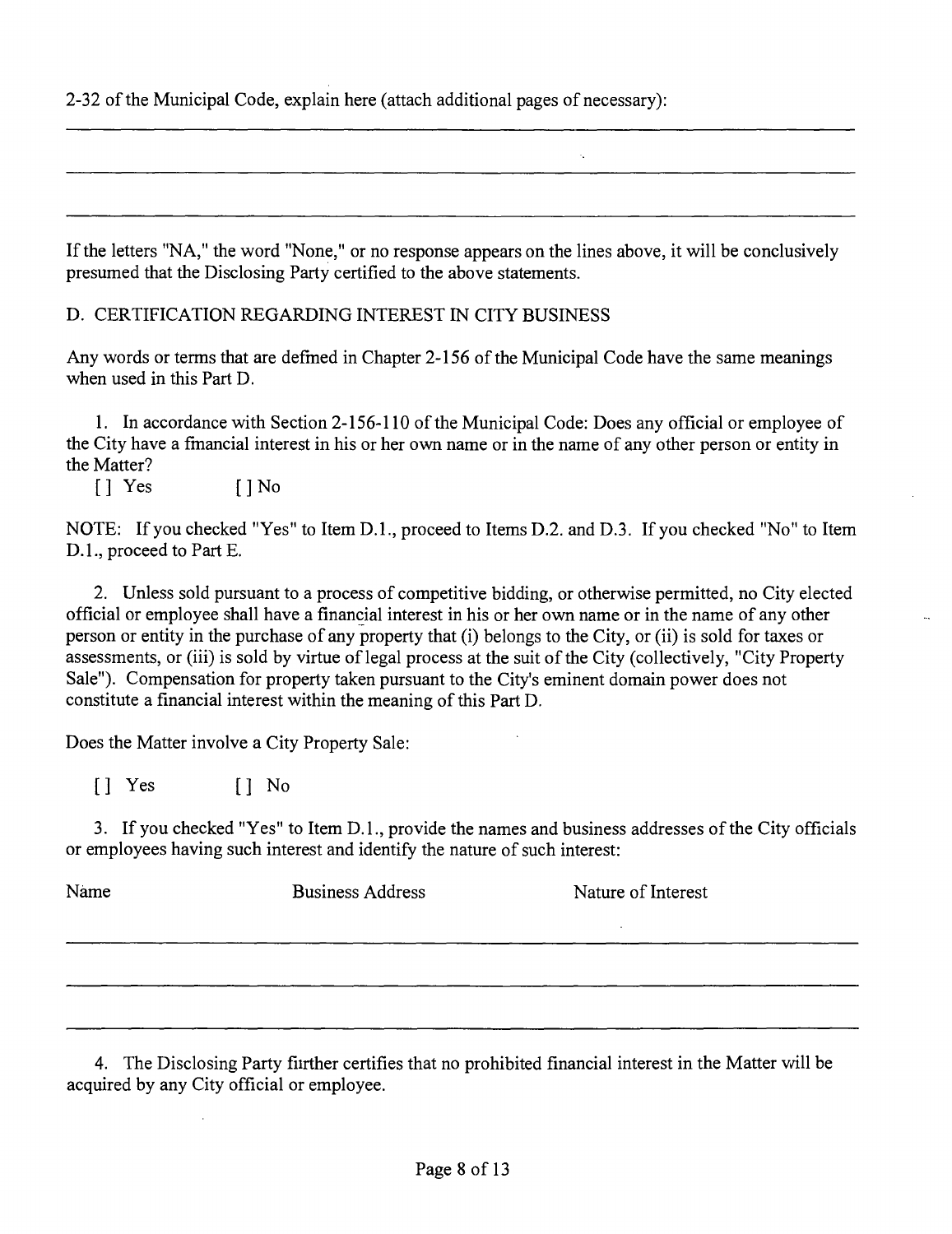## E. CERTIFICATION REGARDING SLAVERY ERA BUSINESS

 $\frac{1}{2}$ 

The Disclosing Party has searched any and all records of the Disclosing Party and any and all predecessor entities for records of investments or profits from slavery, the slave industry, or slaveholder insurance policies from the slavery era (including insurance policies issued to slaveholders that provided coverage for damage to or injury or death of their slaves) and has disclosed in this EDS any and all such records to the City. In addition, the Disclosing Party must disclose the names of any and all slaves or slaveholders described in those records. Failure to comply with these disclosure requirements may make the Matter to which this EDS pertains voidable by the City.

Please check either 1. or 2. below. If the Disclosing Party checks 2., the Disclosing Party must disclose below or in an attachment to this EDS all requisite information as set forth in that paragraph 2.

 $X$  1. The Disclosing Party verifies that (a) the Disclosing Party has searched any and all records of the Disclosing Party and any and all predecessor entities for records of investments or profits from slavery, the slave industry, or slaveholder insurance policies, and (b) the Disclosing Party has found no records of investments or profits from slavery, the slave industry, or slaveholder insurance policies and no records of names of any slaves or slaveholders.

2. The Disclosing Party verifies that, as a result of conducting the search in step 1(a) above, the Disclosing Party has found records relating to investments or profits from slavery, the slave industry, or slaveholder insurance policies and/or the names of any slaves or slaveholders. The Disclosing Party verifies that the following constitutes full disclosure of all such records:

## **SECTION VI ~ CERTIFICATIONS FOR FEDERALLY-FUNDED MATTERS**

NOTE: If the Matter is federally funded, complete this Section VI. If the Matter is not federally funded, proceed to Section VII.

## A. CERTIFICATION REGARDING LOBBYING

1. List below the names of all persons or entities registered under the federal Lobbying Disclosure Act of 1995 who have made lobbying contacts on behalf of the Disclosing Party with respect to the Matter: (Begin list here, add sheets as necessary):

 $\Delta \sim 10$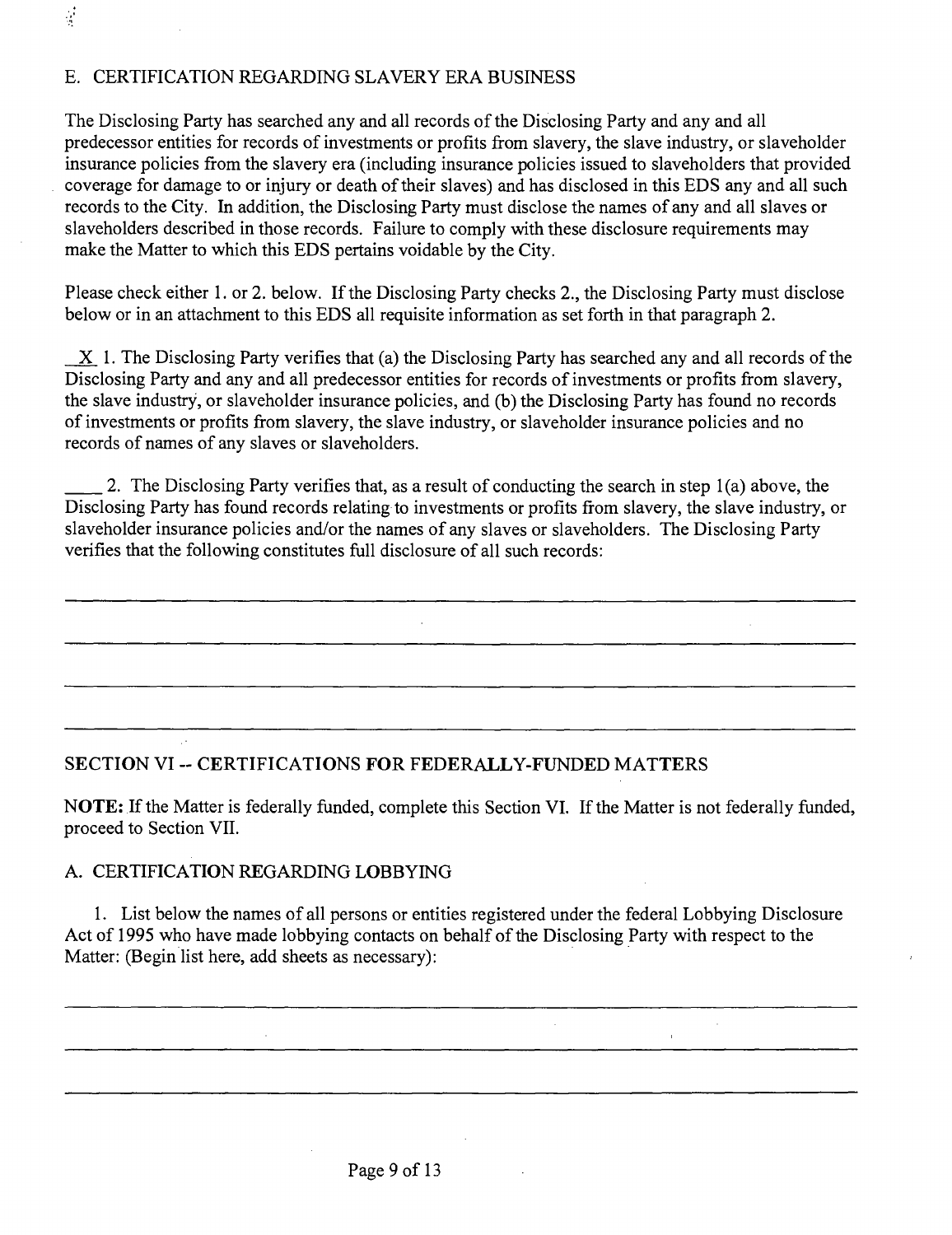(If no explanation appears or begins on the lines above, or if the letters "NA" or if the work "None" appear, it will be conclusively presumed that the Disclosing Party means that NO persons or entities registered under the Lobbying Disclosure Act of 1995 have made lobbying contacts on behalf of the Disclosing Party with respect to the Matter.)

2. The Disclosing Party has not spent and will not expend any federally appropriated fimds to pay any person or entity listed in Paragraph A.l . above for his or her lobbying activities or to pay any person or entity to influence or attempt to influence an officer or employee of any agency, as defmed by applicable federal law, a member of Congress, an officer or employee of congress, or an employee of a member of Congress, in connection with the award of any federally funded contract, making any federally fimded grant or loan, entering into any cooperative agreement, or to extend, continue, renew, amend, or modify and federally funded contract, grant, loan, or cooperative agreement.

3. The Disclosing Party will submit an updated certification at the end of each calendar quarter in which there occurs any event that materially affects the accuracy of the statements and information set forth in paragraphs A.1. and A.2. above.

If the Matter is federally funded and any fimds other than federally appropriated fimds have been or will be paid to any person or entity for influencing or attempting to influence an officer or employee of any agency (as defined by applicable federal law), a member of congress, an officer or employee of congress, or any employee of a member of congress in connection with the Matter, the Disclosing Party must complete and submit Standard Form-LLL, "Disclosure Form to Report Lobbying," in accordance with its instmctions. The form may be obtained online from the federal Office of Management and Budget (OMB) web site at http://www.whitehouse.gov/omb/grants/sflllin.pdf, linked on the page http://www.whitehouse.gov/omb/grants/grants\_forms.html.

4. The Disclosing Party certifies that either: (i) it is not an organization described in section  $501(c)(4)$  of the Intemal Revenue code of 1986; or (ii) it is an organization described in section  $501(c)(4)$  of the Intemal Revenue Code of 1986 but has not engaged and will not engage in "Lobbying" Activities".

5. If the Disclosing Party is the applicant, the Disclosing Party must obtam certifications equal in form and substance to paragraphs A.l . through A.4. above from all subcontractors before it awards any subcontract and the Disclosing Party must maintain all such subcontractors' certifications for the duration of the Matter and must make such certifications promptly available to the City upon request.

## B. CERTIFICATION REGARDING EQUAL EMPLOYMENT OPPORTUNITY

If the Matter is federally fimded, federal regulations require the Applicant and all proposed subcontractors to submit the following information with their bids or in writing at the outset of negotiations.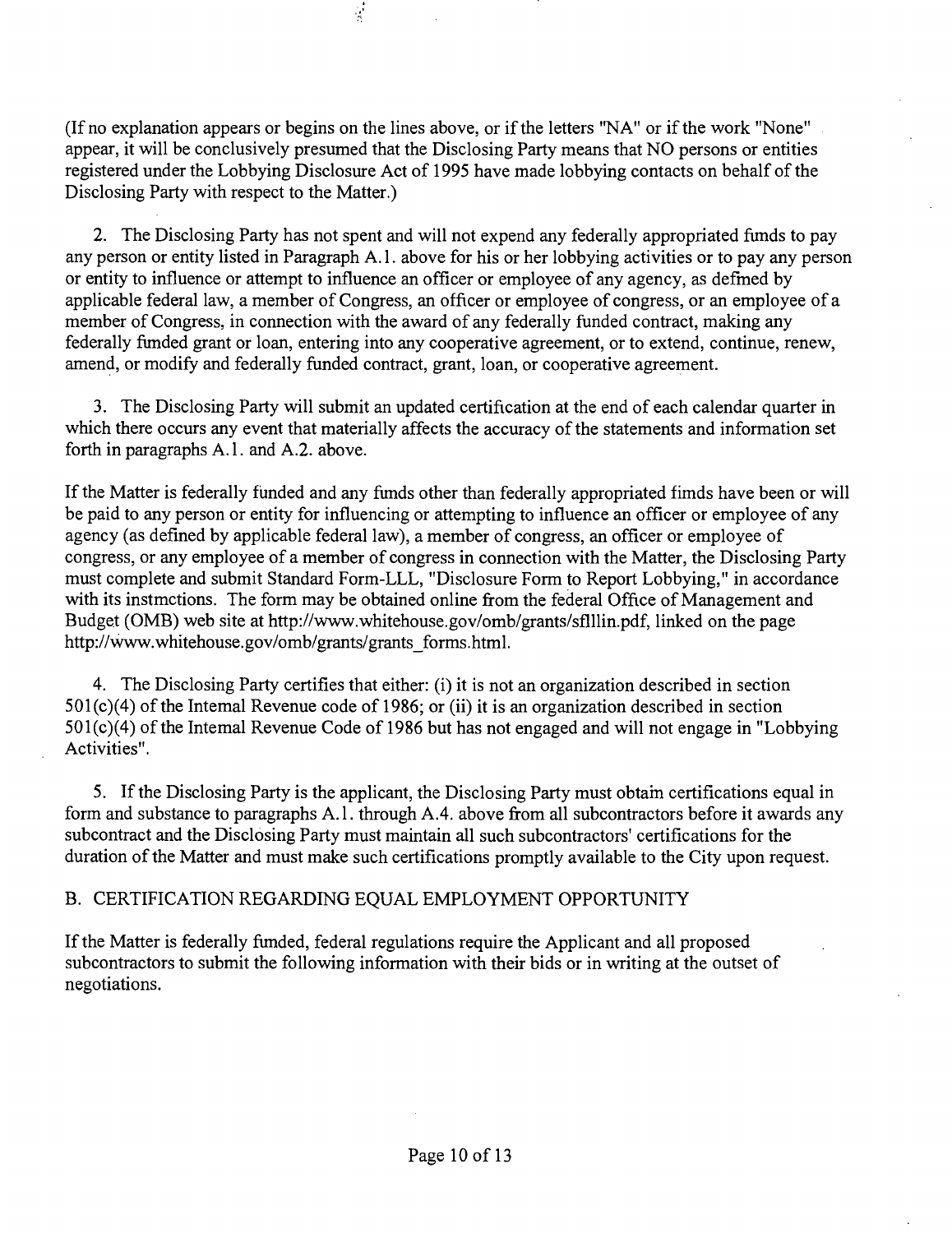Is the Disclosing Party the Applicant?

[]Yes [] No

If "Yes," answer the three questions below:

1. Have you developed and do you have on file affirmative action programs pursuant to applicable federal regulations? (See 41 CFR Part 60-2).<br> $\begin{bmatrix} \end{bmatrix}$  Yes  $\begin{bmatrix} \end{bmatrix}$  No

 $\frac{1}{2}$ 

 $[]$  No

2. Have you filed with the Joint Reporting Committee, the Director of the Office of Federal contract Compliance Programs, or the Equal Employment Opportunity Commission all reports due under the applicable filing requirements?<br>
[] Yes [] No

 $[$   $]$  Yes

3. Have you participated in any previous contracts or subcontracts subject to the equal opportunity clause?

[] Yes [] No

If you checked "No" to question 1. or 2. above, please provide an explanation:

## **SECTION VII - ACKNOWLEDGMENTS, CONTRACT INCORPORATION, COMPLIANCE, PENALTIES, DISCLOSURE**

The Disclosing Party understand and agrees that:

A. By completing and filing this EDS, the Disclosing Party acknowledges and agrees, on behalf of itself and the persons or entities named in this EDS, that the City may investigate the creditworthiness of some or all of the persons or entities named in this EDS.

B. The certifications, disclosures, and acknowledgments contained in this EDS will become part of any contract or other agreement between the Applicant and the City in cormection with the Matter, whether procurement, City assistance, or other City action, and are material inducements to the City's execution of any contract or taking other action with respect to the Matter. The Disclosing Party understands that it must comply with all statutes, ordinances, and regulations on which this EDS is based.

C. The City's Govemmental Ethics and Campaign Financing Ordinances, Chapters 2-156 and 2-164 of the Municipal Code, impose certain duties and obligations on persons or entities seeking City contracts, work, business, or ttansactions. The full text of these ordinances and a training program is available on line at www.cityofchicago.org/Ethics, and may also be obtained from the City's Board of Ethics, 740 N. Sedgwick St., Suite 500, Chicago, IL 60610, (312) 744-9660. The Disclosing Party must comply fully with the applicable ordinances.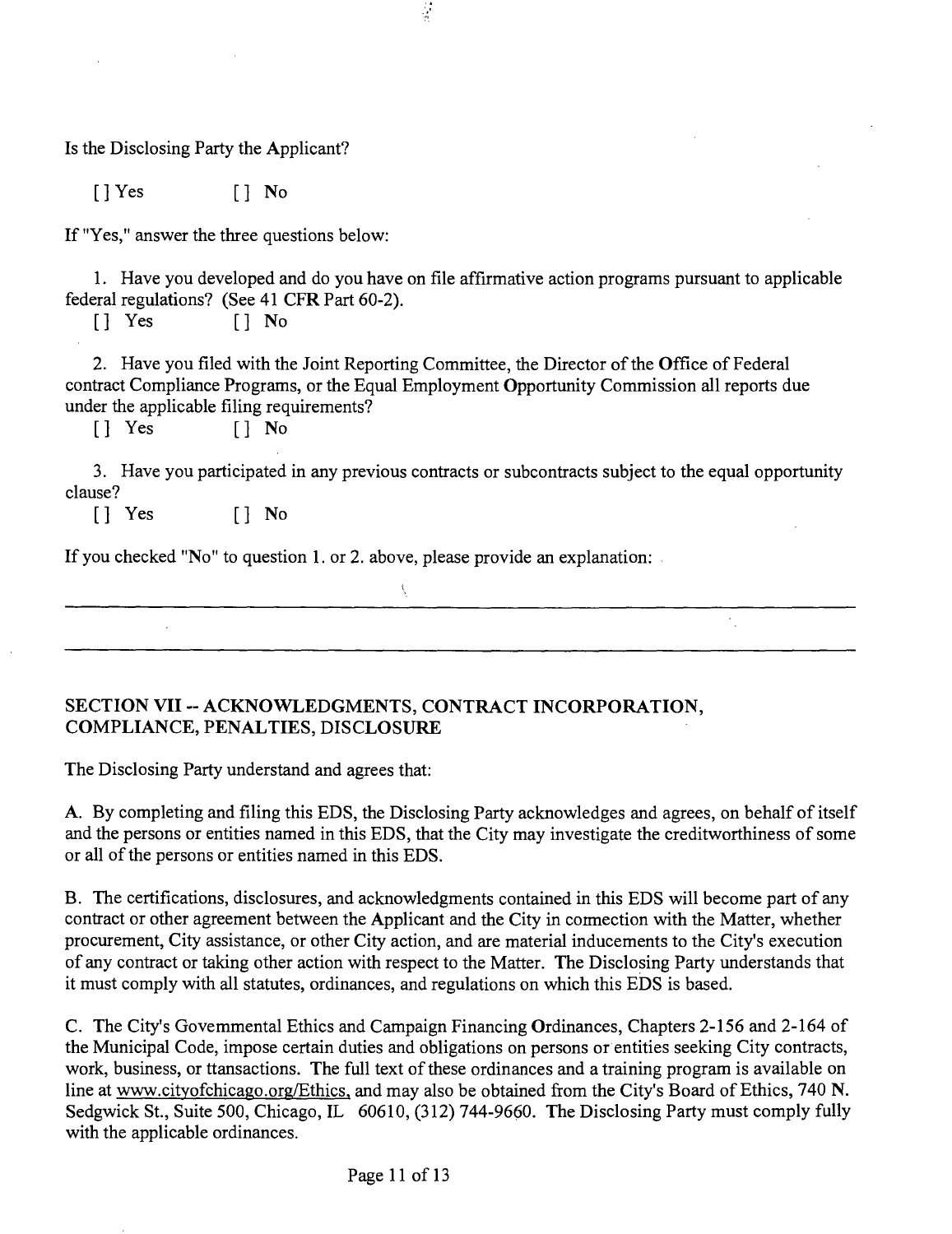D. If the City determines that any information provided in this EDS is false, incomplete or inaccurate, any contract or other agreement in connection with which it is submitted may be rescinded or be void or voidable, and the City may pursue any remedies under the contract or agreement (if not rescinded, void or voidable), at law, or in equity, including terminating the Disclosing Party's participation in the Matter and/or declining to allow the Disclosing Party to participate in other transactions with the City. Remedies at law for a false statement of material fact may include incarceration and an award to the City of treble damages.

 $\mathcal{I}$ 

E. It is the City's policy to make this document available to the public on its Intemet site and/or upon request. Some or all of the information provided on this EDS and any attachments to this EDS may be made available to the public on the Intemet, in response to a Freedom of Information Act request, or otherwise. By completing and signing this EDS, the Disclosing Party waives and releases any possible rights or claims which it may have against the City in connection with the public release of mformation contained in this EDS and also authorizes the City to verify the accuracy of any information submitted in this EDS.

F. The information provided in this EDS must be kept current. In the event of changes, the Disclosing Party must supplement this EDS up to the time the City takes action on the Matter. If the Matter is a conttact being handled by the City's Department of Procurement Services, the Disclosing Party must update this EDS as the contract requires.

The Disclosing Party represents and warrants that:

G. The Disclosing Party has not withheld or reserved any disclosures as to economic interests in the Disclosing Party, or as to the Matter, or any information, data or plan as to the intended use or purpose for which the Applicant seeks City Council or other City agency action.

For purposes of the certifications in H.l. and H.2. below, the term "affiliate" means any person or entity that, directiy or indirectly: controls the Disclosing Party, is controlled by the Disclosing Party, or is, with the Disclosing Party, under common control of another person or entity. Indicia of control include, without limitation: interlocking management or ownership; identity of interest among family members; shared facilities and equipment; common use of employees; or organization of a business entity followmg the ineligibility of a business entity to do business with the federal govemment or a state or local govemment, including the City, using substantially the same management, ownership, or principals as the ineligible entity.

H.1. The Disclosing Party is not delinquent in the payment of any tax administered by the Illinois Department of Revenue, nor are the Disclosing Party or its affiliates delinquent in paying any fine, fee, tax or other charge owed to the City. This includes, but is not limited to, all water charges, sewer charges, license fees, parking tickets, property taxes or sales taxes.

H.2. If the Disclosing Party is the Applicant, the Disclosing Party and its affiliates will not use, nor permit their subcontractors to use, any facility on the U. S. EPA's List of Violating Facilities in connection with the Matter for the duration of time that such facility remains on the list.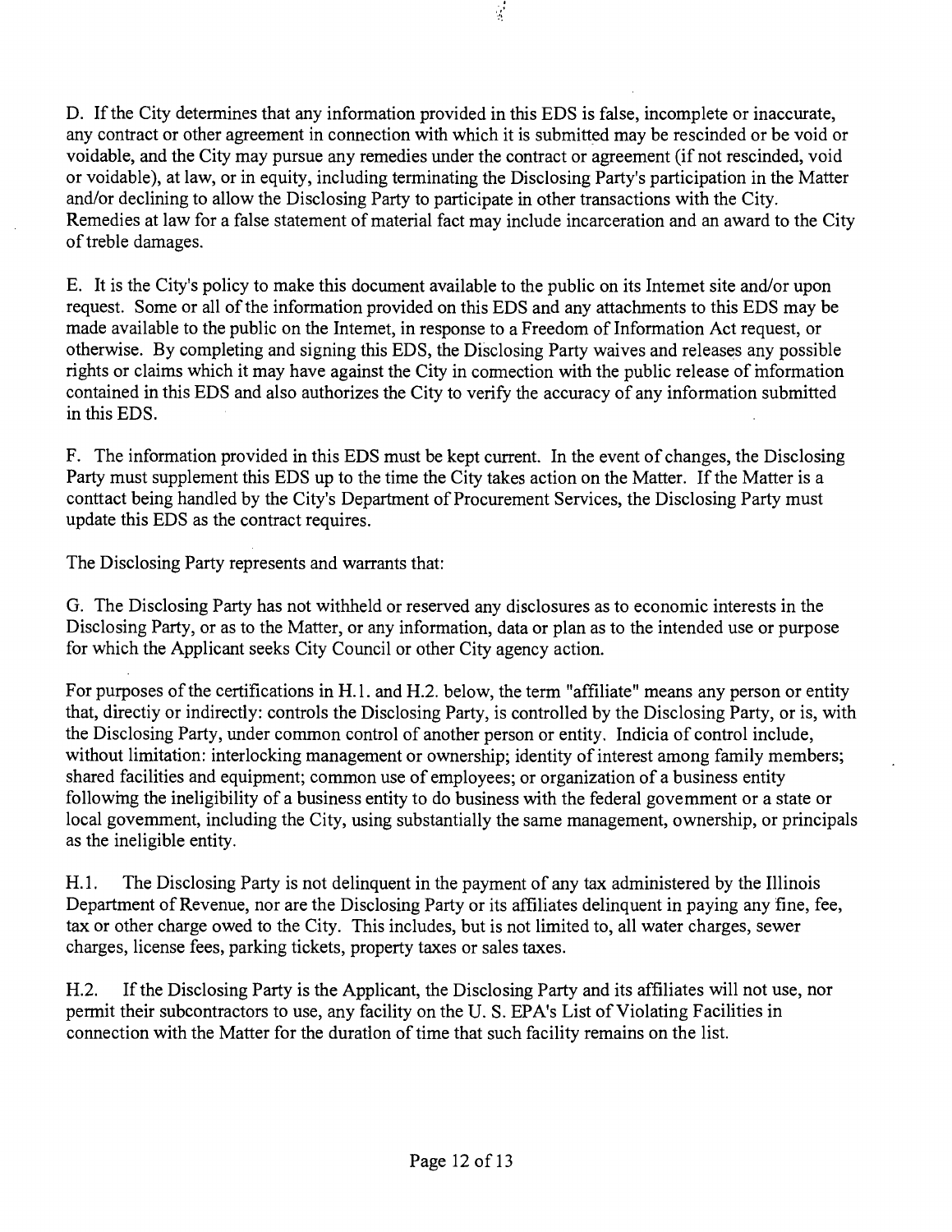H.3. If the Disclosing Party is the Applicant, the Disclosing Party will obtain from any contractors/subcontractors hired or to be hired in connection with the Matter certifications equal in form and substance to those in H.1. and H.2. above and will not, without the prior written consent of the City, use any such contractor/subcontractor that does not provide such certifications or that the Disclosing Party has reason to believe has not provided or cannot provide tmthful certifications.

NOTE: If the Disclosing Party cannot certify as to any of the items in H.1., H.2. or H.3. above, an explanatory statement must be attached to this EDS.

#### **CERTIFICATION**

Under penalty of perjury, the person signing below:  $(1)$  warrants that he/she is authorized to execute this EDS on behalf of the Disclosing Party, and (2) warrants that all certifications and statements contained in this EDS are true, accurate and complete as of the date fumished to the City.

| 2451 S Oakley LLC                                   |                | Date: | $2 - 25 - 11$                                                       |  |
|-----------------------------------------------------|----------------|-------|---------------------------------------------------------------------|--|
| (Print or type name of Disclosing Party)            |                |       |                                                                     |  |
|                                                     |                |       |                                                                     |  |
| (Sign here)                                         |                |       |                                                                     |  |
| Keith E. Alessi                                     |                |       |                                                                     |  |
| (Print or type name of person signing)              |                |       |                                                                     |  |
| Member                                              |                |       |                                                                     |  |
| (Print or type title of person signing)             |                |       |                                                                     |  |
| Signed and swom to before me on (date)<br>Illinois. | $2-25-11$ , by |       | , at Cook County,                                                   |  |
| e alber Hasennie                                    | Notary Public  |       | <b>OFFICIAL SEAL</b><br><b>HEATHER HASENMILLER</b>                  |  |
| $1/-/3$ -11<br>Commission expires:                  |                |       | NOTARY PUBLIC - STATE OF ILLINOIS<br>MY COMMISSION EXPIRES:11/13/11 |  |

#### Page 13 of 13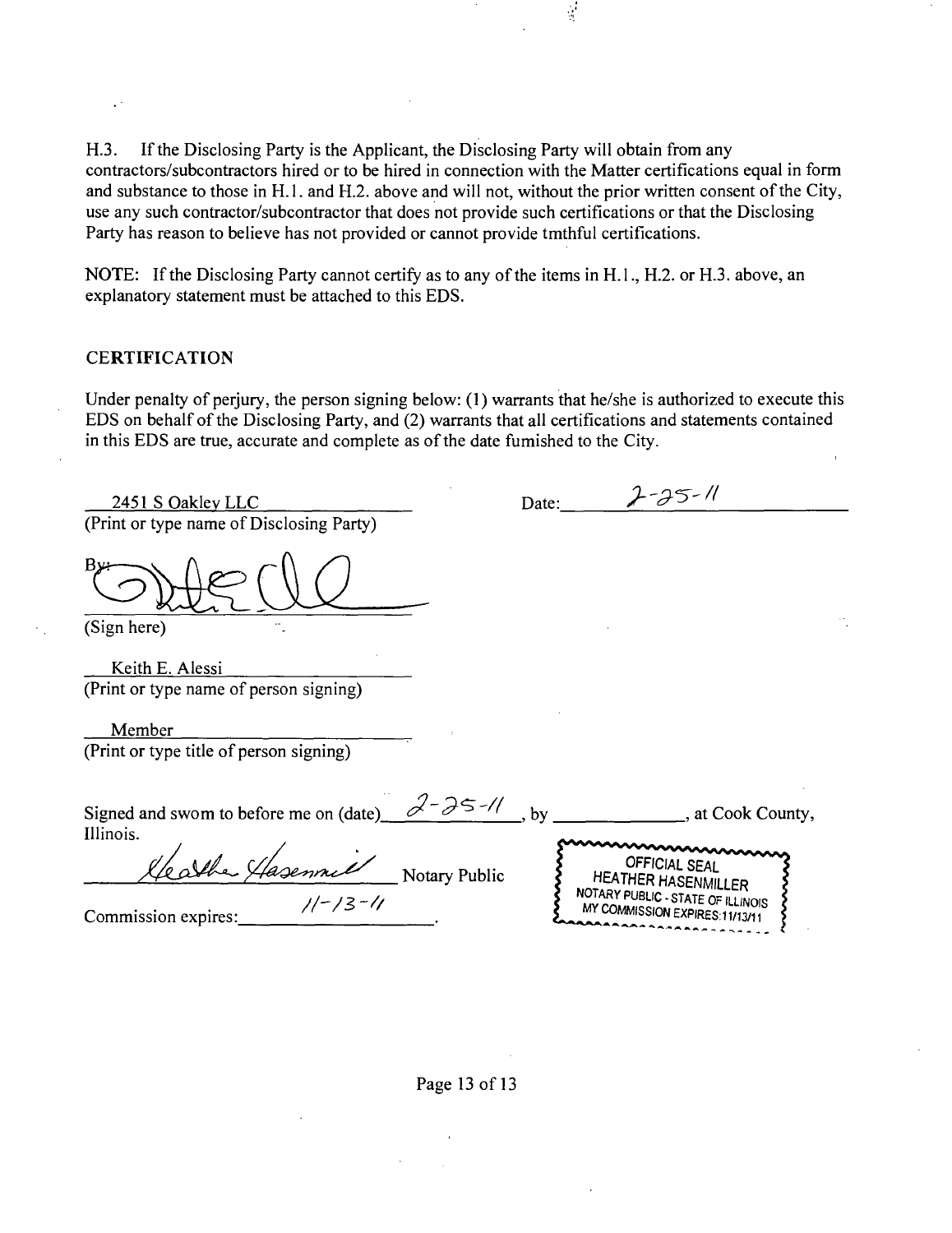## **CITY OF CHICAGO ECONOMIC DISCLOSURE STATEMENT AND AFFIDAVIT APPENDIX A**

 $\mathcal{L}$ 

## **FAMILIAL RELATIONSHIPS WITH ELECTED CITY OFFICIALS AND DEPARTMENT HEADS**

**This Appendix is to be completed only by (a) the Applicant, and (b) any legal entity which has a direct ownership interest in the Applicant exceeding 7.5 percent. It is not to be completed by any legal entity which has only an indirect ownership interest in the Applicant.** 

Under Municipal Code Section 2-154-015, the Disclosing Party must disclose whether such Disclosing Party or any "Applicable Party" or any Spouse or Domestic Partner thereof currently has a "familial relationship" with any elected city official or department head. A "familial relationship" exists if, as of the date this EDS is signed, the Disclosing Party or any "Applicable Party" or any Spouse or Domestic Partner thereof is related, by blood or adoption, to the mayor, any alderman, the city clerk, the city treasurer, or any city department head as parent, child, brother or sister, aunt or uncle, niece or nephew, grandparent, grandchild, father-in-law, mother-in-law, son-in-law, daughter-in-law, stepfather or stepmother, stepson or stepdaughter, stepbrother or stepsister or half-brother or half-sister.

"Applicable Part" means (1) all corporate officers of the Disclosing Party, if the Disclosing Party is a corporation; all partners of the Disclosing party, if the Disclosing Party is a general partnership; all general partners and limited partners of the Disclosing Party, if the Disclosing Party is a limited partnership; all managers, managing members and member of the Disclosing Party, if the Disclosing Party is a limited liability company; (2) all principal officers of the Disclosing Party; and (3) any person having more than a 7.5 percent ownership interest in the Disclosing Party. "Principal officers" means the president, chief operating officer, executive director, chief financial officer, treasurer or secretary of a legal entity or any person exercising similar authority.

Does the Disclosing Party or any "Applicable Party" or any Spouse or Domestic Partner thereof currently have a "familial relationship" with an elected city official or department head?



If yes, please identify below (1) the name and title of such person, (2) the name of the legal entity to which such person is connected; (3) the name and title of the elected city official or department head to whom such person has a familial relationship, and (4) the precise nature of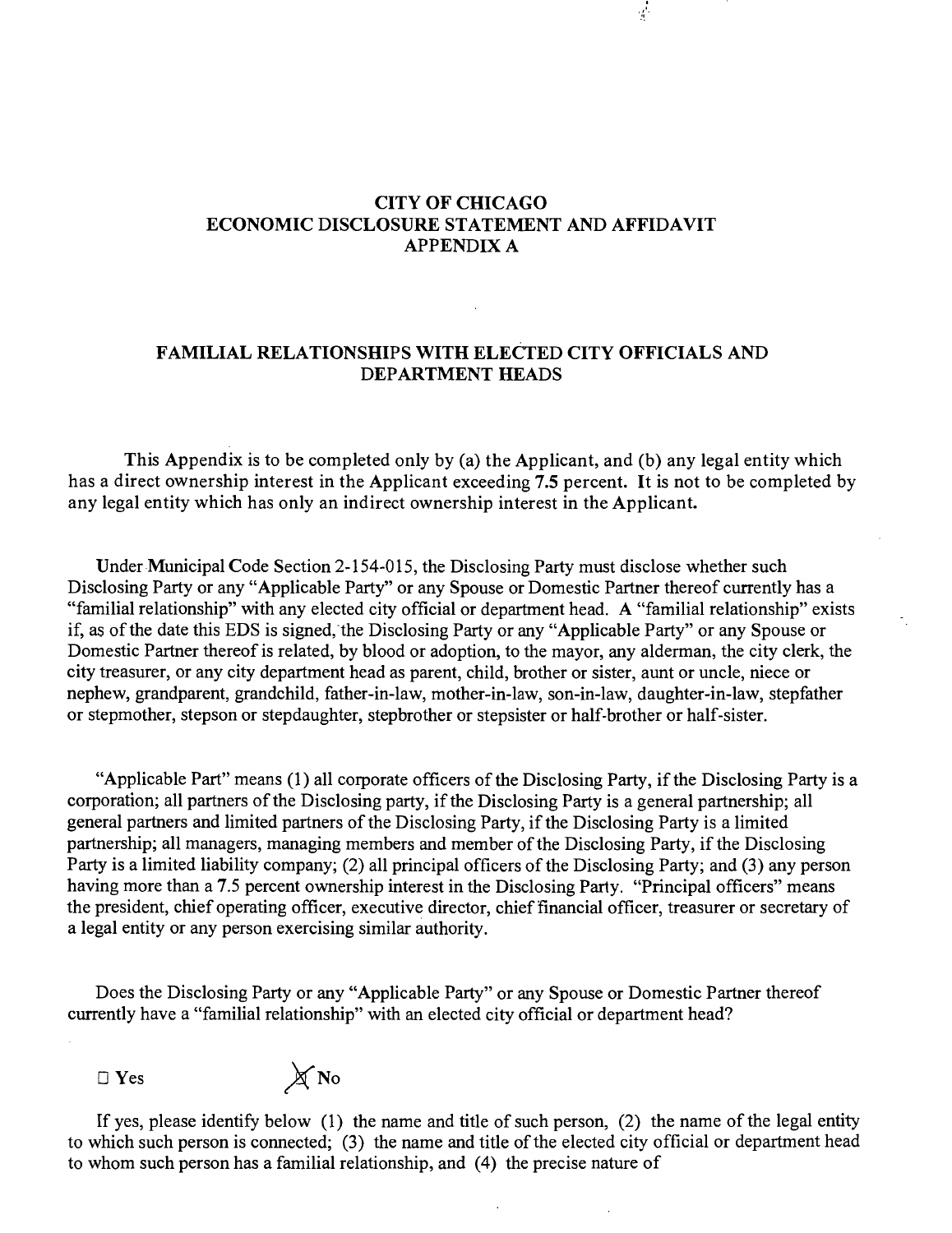such familial relationship.

**CERTIFICATION** 

Under penalty of perjury, the person signing below: (1) warrants that he/she is authorized to execute this EDS on behalf of the Disclosing Party, and (2) warrants that all certifications and statements contained in this EDS are tme, accurate and complete as of the date fumished to the City.

2451 S Oakley LLC (Print or type name of Disclosing Party)

B

(Sign here)

Keith E. Alessi (Print or type name of person signing)

Member (Print or type title of person signing)

| $a^{\prime}$ -25-11<br>Signed and swom to before me on (date)<br>at Cook County, Illinois. | hv                                                                                                                 |
|--------------------------------------------------------------------------------------------|--------------------------------------------------------------------------------------------------------------------|
| he Hasenmell<br>Notary Public.<br>Commission expires:                                      | <b>OFFICIAL SEAL</b><br>HEATHER HASENMILLER<br>NOTARY PUBLIC - STATE OF ILLINOIS<br>MY COMMISSION EXPIRES:11/13/11 |

Date: *<sup>3</sup>-25-1*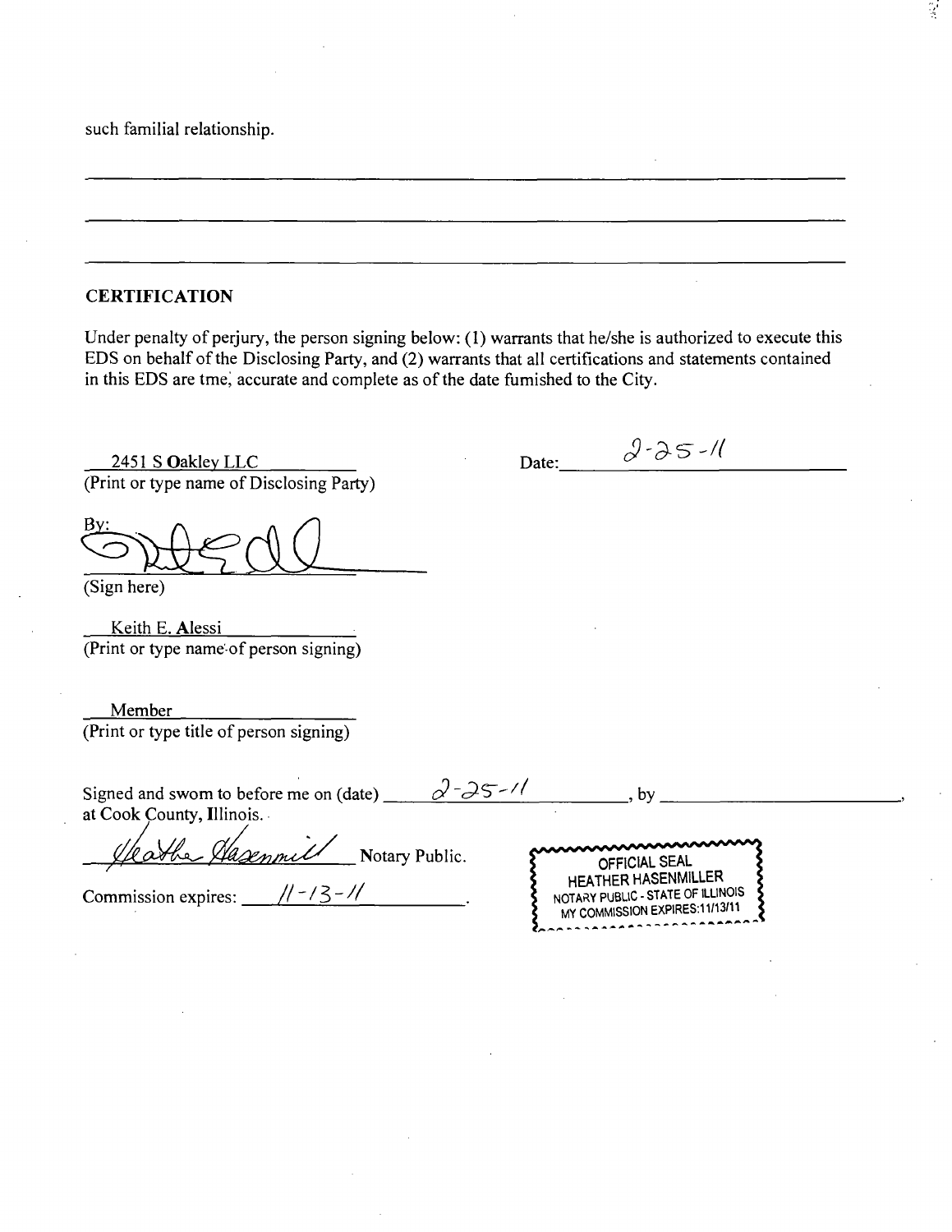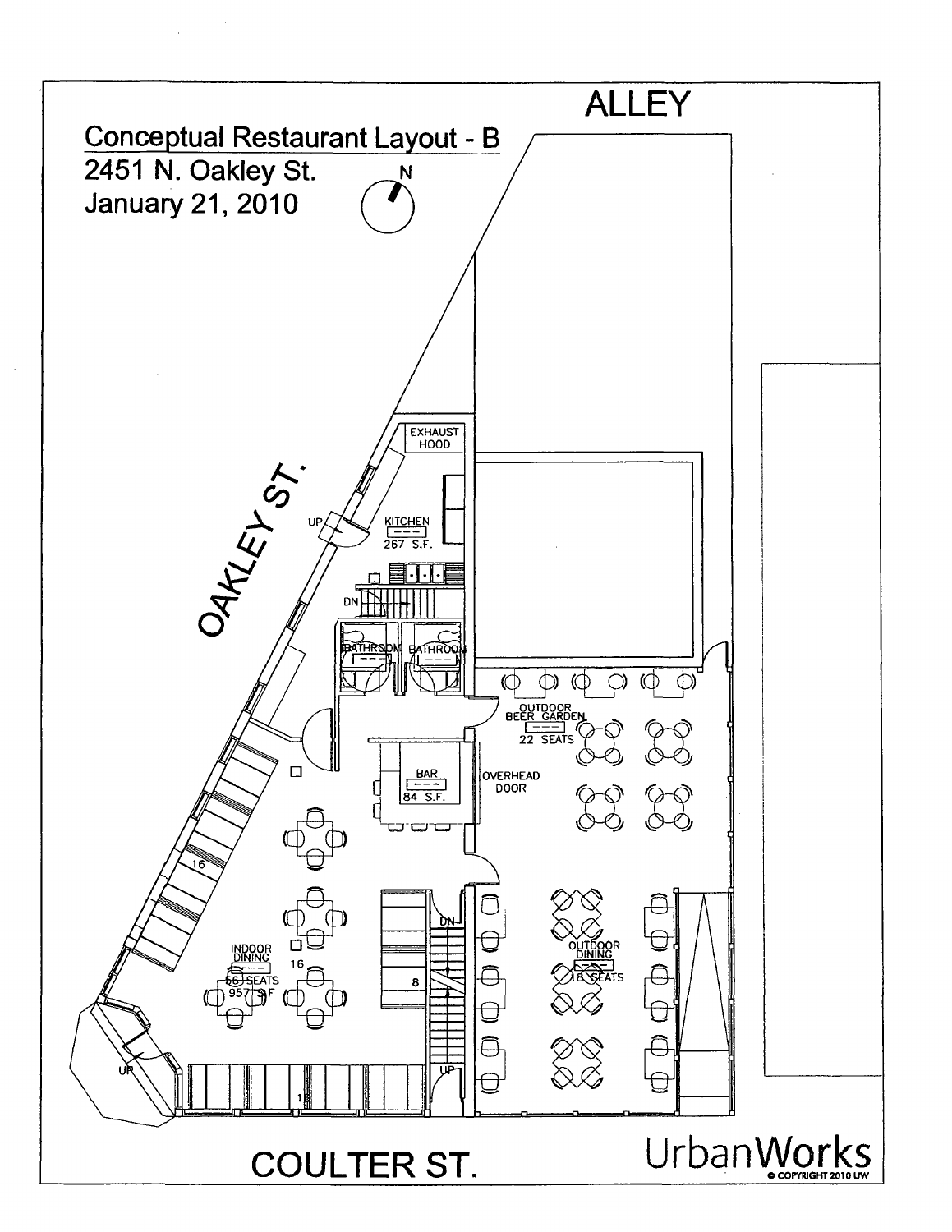